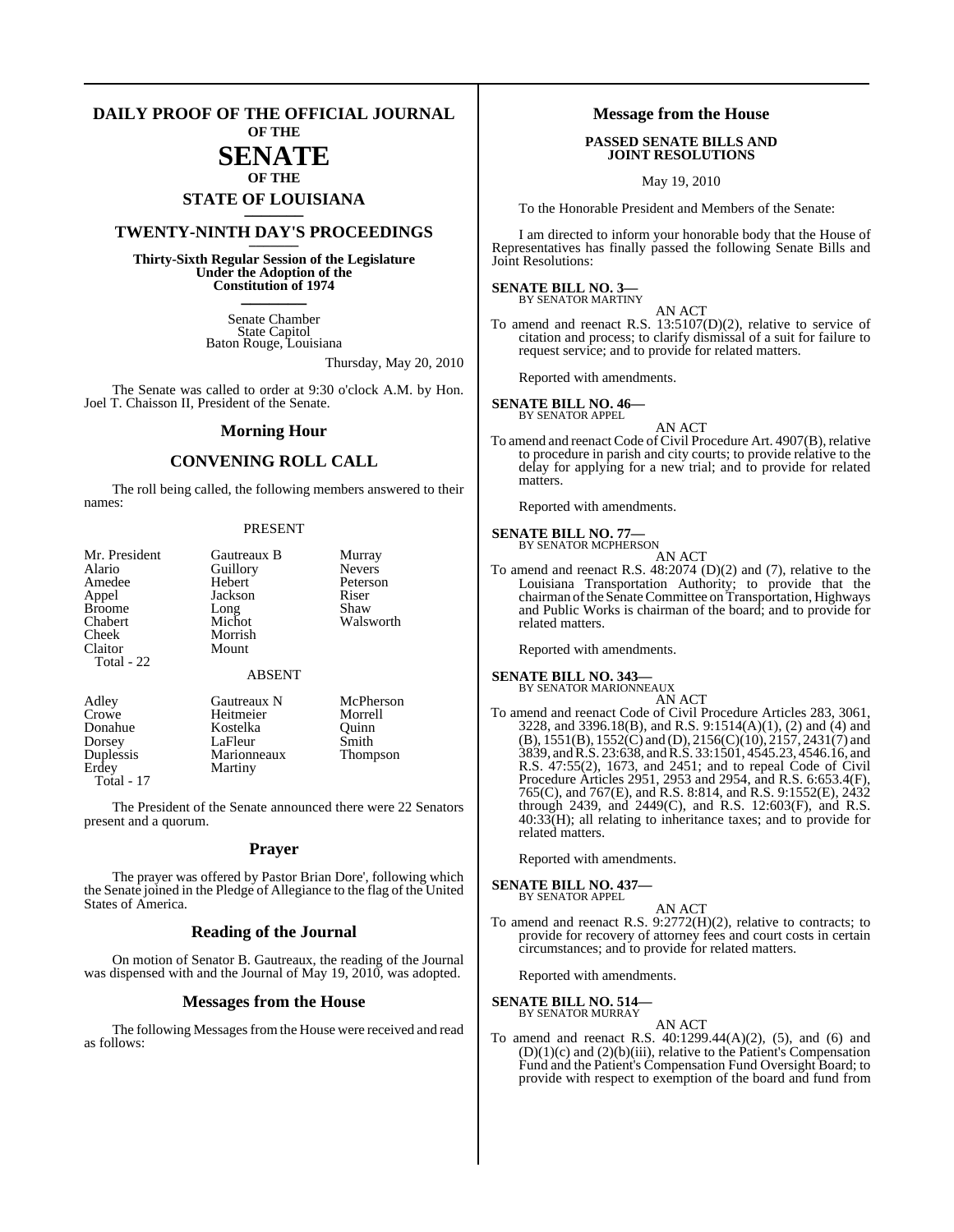# **Page 2 SENATE 29th DAY'S PROCEEDINGS**

rate regulation by the commissioner of insurance; to provide relative to the annual surcharge, including the manner of its determination; to provide relative to retention of monies in the fund; to provide with respect to composition of the board and to otherwise provide with respect to its authority; and to provide for related matters.

Reported with amendments.

#### **SENATE BILL NO. 617—** BY SENATOR MCPHERSON

AN ACT

To enact R.S. 32:392.1, relative to motor vehicles; to prohibit impoundment in certain circumstances; and to provide for related matters.

Reported with amendments.

Respectfully submitted, ALFRED W. SPEER Clerk of the House of Representatives

### **Privilege Report of the Legislative Bureau**

#### May 20, 2010

To the President and Members of the Senate:

I am directed by your Legislative Bureau to submit the following report:

The following bills are approved as to construction and duplication. We advise and suggest the following amendments to the engrossed bills and reengrossed bills.

## **HOUSE BILL NO. 8—** BY REPRESENTATIVE WILLIAMS

AN ACT

To enact Code of Criminal Procedure Article 228.4, relative to the disposal of noncontraband unclaimed property seized in certain criminal investigations; to provide for the disposal of noncontraband unclaimed property seized in criminal investigations; to provide for the procedure for petitioning the court for the disposal of the noncontraband unclaimed property; to provide for the distribution of proceeds derived from the disposal of the noncontraband unclaimed property; and to provide for related matters.

Reported without amendments.

#### **HOUSE BILL NO. 10—**

BY REPRESENTATIVE WOOTON AN ACT

To enact R.S. 49:191(5)(b) and to repeal R.S. 49:191(3)(b), relative to the Department of Public Safety and Corrections, including provisions to provide for the re-creation of the Department of Public Safety and Corrections and the statutory entities made a part of the department by law; to provide for the effective termination date for all statutory authority for the existence of such statutory entities; and to provide for related matters.

Reported without amendments.

#### **HOUSE BILL NO. 14—**

BY REPRESENTATIVE MONTOUCET AN ACT

To amend and reenact Code of Civil Procedure Article 4843(C), (D), (E), (F), and (G), relative to the civil jurisdiction of city courts; to increase the civil jurisdictional amount in dispute in the City Court of Baker, in the City Court of Baton Rouge, in the City Court of Crowley, in the City Court of Rayne, and in the City Court of Zachary; and to provide for related matters.

Reported without amendments.

**HOUSE BILL NO. 28—** BY REPRESENTATIVE WOOTON AND SENATOR MARTINY AN ACT

To enact Code of Criminal Procedure Article 957, relative to emergency sessions of court; to authorize the release of certain defendants on bail through an unsecured personal surety without proof of security interest under certain conditions; to provide for the conditions and criteria for the release of defendants without proof of security; to provide for applicability; and to provide for related matters.

Reported without amendments.

#### **HOUSE BILL NO. 31—** BY REPRESENTATIVE KLECKLEY

AN ACT

To amend and reenact the heading of Part III-E of Title 19 of the Louisiana Revised Statutes of 1950, R.S. 19:134, 134.1(A), and 134.2(3)(b) and (c), relative to expropriation by a declaration of taking; to authorize the city of Lake Charles to expropriate property by a declaration of taking for certain purposes; to provide procedures for the expropriation by a declaration of taking; and to provide for related matters.

Reported without amendments.

**HOUSE BILL NO. 113—**

BY REPRESENTATIVE CHANDLER

AN ACT

To enact R.S. 13:783(F)(7), relative to the expenses of the clerk's office; to provide with respect to expenses of the offices of clerks of court inCaldwell Parish, Franklin Parish, Grant Parish, LaSalle Parish, and Winn Parish; to require the payment of medical insurance premium costs for certain retired personnel; to provide for eligibility; and to provide for related matters.

Reported without amendments.

#### **HOUSE BILL NO. 135—**

BY REPRESENTATIVE ABRAMSON AN ACT

To amend and reenact Code of Civil Procedure Article 2164, relative to appeals; to provide relative to sanctions for frivolous appeals and writ applications; to provide for attorney fees; and to provide for related matters.

Reported without amendments.

**HOUSE BILL NO. 137—** BY REPRESENTATIVE ABRAMSON

- AN ACT
- To amend and reenact Code of Civil Procedure Articles 44(B), 596, 1293(B), 1313(A)(4) and (B), 1462(B) and (C), 3652, 3656, 3662, 5152, and R.S.13:3471(8), relative to the continuous revision of the Code of Civil Procedure; to provide for service by private persons; to provide for class action prescription; to provide for service by electronic means; to provide for the right of a surety to plead discussion; to provide for discovery of electronic information; and to provide for related matters.

Reported without amendments.

**HOUSE BILL NO. 142—**

BY REPRESENTATIVE ABRAMSON AN ACT

To amend and reenact Title VIII of Book III of the Louisiana Civil Code, to be comprised of Civil Code Articles 2660 through 2667, relative to the contract of exchange; to provide for the definition of exchange; to provide for rights and obligations of the parties to a contract of exchange; to provide for rights of the party evicted in exchange; to provide for rescission for lesion in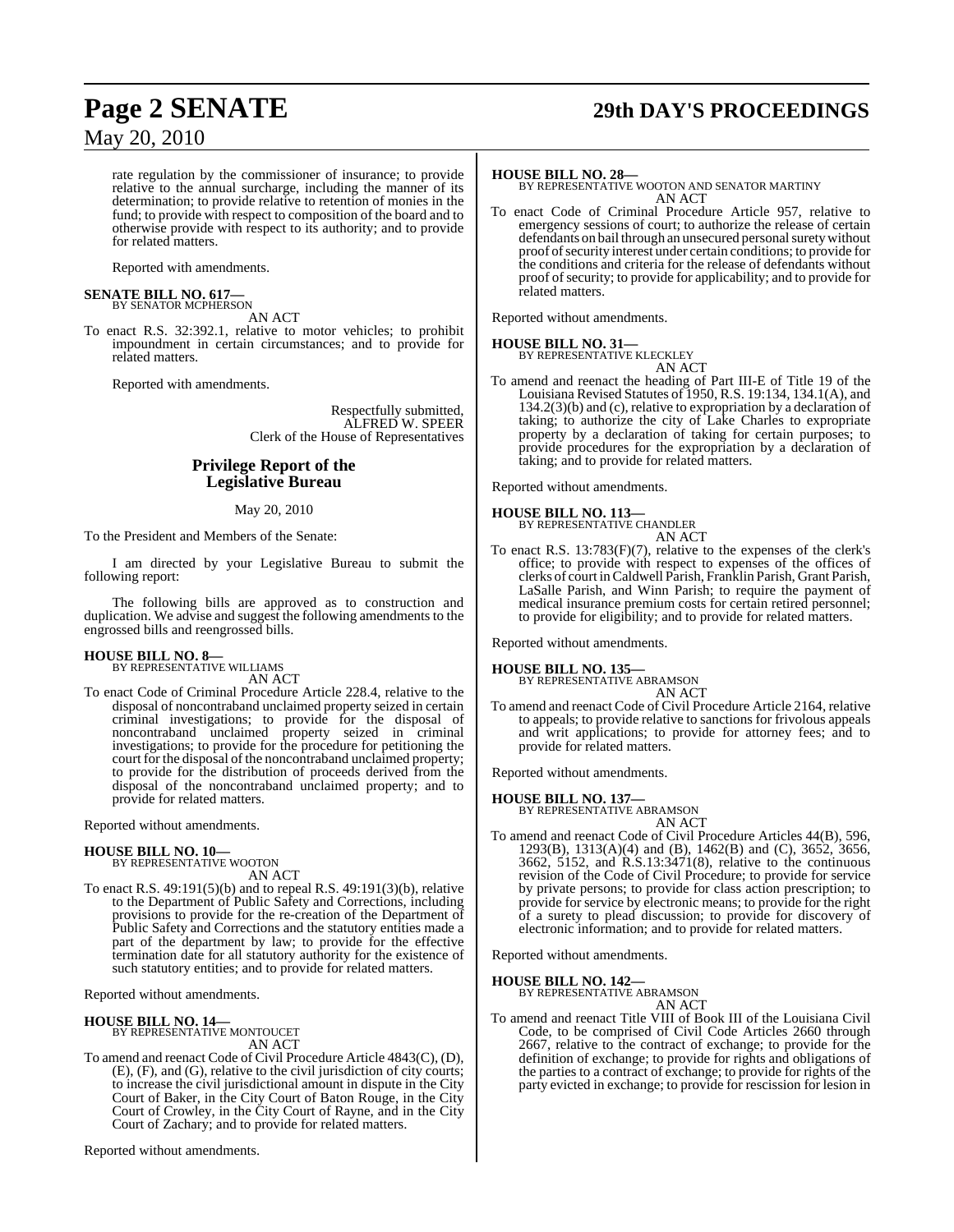# **29th DAY'S PROCEEDINGS Page 3 SENATE**

exchange; to provide for application of the rules of sale in exchange; and to provide for related matters

Reported without amendments.

#### **HOUSE BILL NO. 150—** BY REPRESENTATIVE LIGI

AN ACT

To enact R.S. 15:255(N), relative to the mayor's court of the city of Kenner; to provide for the allocation of monies collected in the witness fee fund; to provide for the use of such monies; to prohibit the reduction of monies in the fund below fifty thousand dollars; and to provide for related matters.

Reported without amendments.

- **HOUSE BILL NO. 255—** BY REPRESENTATIVES WOOTON, ARMES, BALDONE, GUINN, HARDY, LEGER, MCVEA, MILLS, POPE, RICHARD, JANE SMITH, ST. GERMAIN, AND WILLIAMS AND SENATOR MARTINY AN ACT
- To amend and reenact R.S. 15:574.4 and to enact R.S. 15:574.4.1 through 574.4.3, relative to parole; to provide for technical changes to the parole statutes; to direct the Louisiana State Law Institute to redesignate the provisions of R.S. 15:574.4.1 and 574.4.2 as R.S. 15:574.4 and 574.4.5; and to provide for related matters.

Reported with amendments.

#### **LEGISLATIVE BUREAU AMENDMENTS**

Amendments proposed by Legislative Bureau to Reengrossed House Bill No. 255 by Representative Wooton

#### AMENDMENT NO. 1

On page 1, line 5, following "574.4.2 as" and before "and 574.4.5;" change "R.S. 15:574.4" to "R.S. 15:574.4.4"

#### AMENDMENT NO. 2

On page 10, line 21, following "pursuant to" and before ", has been" change "R.S. 15:574.4.1" to "R.S. 15:574.4.4"

#### AMENDMENT NO. 3

On page 12, line 3, before ", on parole" change "Paragraph (2) of this Subsection" to "this Paragraph"

#### **HOUSE BILL NO. 286—**

BY REPRESENTATIVES BURRELL, BARROW, AND HARDY AN ACT

To amend and reenact Code of Criminal Procedure Articles 312, 313, 315, 318, 319, 322(A), (B), and (C), 326(B), 330.2(E), 332(A), 334.1, 334.3(A)(2), 338, 342, 344, 345(A), (B), (C), (D)(introductory paragraph) and (1) and (2), (G), (I)(introductory paragraph) and (2), (J)(introductory paragraph) and (2) and 955(F), R.S. 13:846(A)(1)(c), R.S. 15:85, 86, and 88, and R.S. 22:1441(A)(2), (4), and (5), (C)(1) and (2)(b), (d), and (e), and (D), and 1585(A), to enact Code of Criminal Procedure Articles 349 through 349.9, and to repeal Code of Criminal Procedure Articles 322(D) and (E), 339, and 340(E) and R.S. 15:87, relative to bail; to provide for a comprehensive revision of the law regarding bail; to provide for the types of bail; to provide relative to sureties, personal sureties, and secured personal sureties; to provide for bail procedures; to provide relative to the establishment of a legal mortgage over immovable property to secure a bail obligation; to provide for procedures for the establishment of a legal mortgage; to provide for the cancellation of the mortgage; to provide for sanctions for furnishing false or incorrect information; to provide for bail at various stages of proceedings; to provide with respect to forfeitures and forfeiture procedures; to provide for the failure to appear and issuance of arrest warrant; to provide for procedures relative to recordation of judgments of bond forfeitures; to provide for appeals; to provide for enforcement and satisfaction of judgments of bond forfeiture; to provide for

failure to satisfy judgment of bond forfeiture; and to provide for related matters.

Reported with amendments.

#### **LEGISLATIVE BUREAU AMENDMENTS**

Amendments proposed by Legislative Bureau to Reengrossed House Bill No. 286 by Representative Burrell

#### AMENDMENT NO. 1

On page 10, line 6, following "date" change "; or" to "."

#### AMENDMENT NO. 2

On page 13, line 23, following "immediately" and before "issue" delete "and forthwith"

#### AMENDMENT NO. 3

On page 26, line 29, following "surrender" and before "appearance" insert "or the"

## **HOUSE BILL NO. 319—** BY REPRESENTATIVE LANDRY

AN ACT

To amend and reenact Children's Code Article 1243(A), relative to intrafamily adoptions; to expand the class of petitioners; and to provide for related matters.

Reported without amendments.

#### **HOUSE BILL NO. 397—**

BY REPRESENTATIVE LANDRY AN ACT

To amend and reenact Children's Code Articles 1131(E)(1) and (G) and  $1243.2(A)(1)$  and (C), relative to records checks in adoption proceedings; to provide for uniformity in records checks procedures in agency, private, and intrafamily adoptions; and to provide for related matters.

Reported without amendments.

## **HOUSE BILL NO. 640—** BY REPRESENTATIVE HAZEL

AN ACT

To enact R.S. 15:544(D)(3)(e), relative to sex offender registration and notification; to provide with respect to the duration of sex offender registration and notification periods; to amend the definition of "clean record"; and to provide for related matters.

Reported without amendments.

#### **HOUSE BILL NO. 645—**

BY REPRESENTATIVES ABRAMSON AND TIM BURNS AN ACT

To amend and reenact R.S. 9:5647, relative to powers of attorney; to clarify the application of the five-year prescriptive period for actions to set aside certain recorded documents; to provide for retroactive application; and to provide for related matters.

Reported without amendments.

## **HOUSE BILL NO. 782—** BY REPRESENTATIVE CROMER

AN ACT

To amend and reenact R.S. 19:351 and 352(A), relative to expropriation by a declaration of taking; to provide for definitions; to authorize the parish of St. Tammany to expropriate property by a declaration of taking for certain purposes; to repeal the termination date regarding the authority of expropriation by a declaration of taking; and to provide for related matters.

Reported without amendments.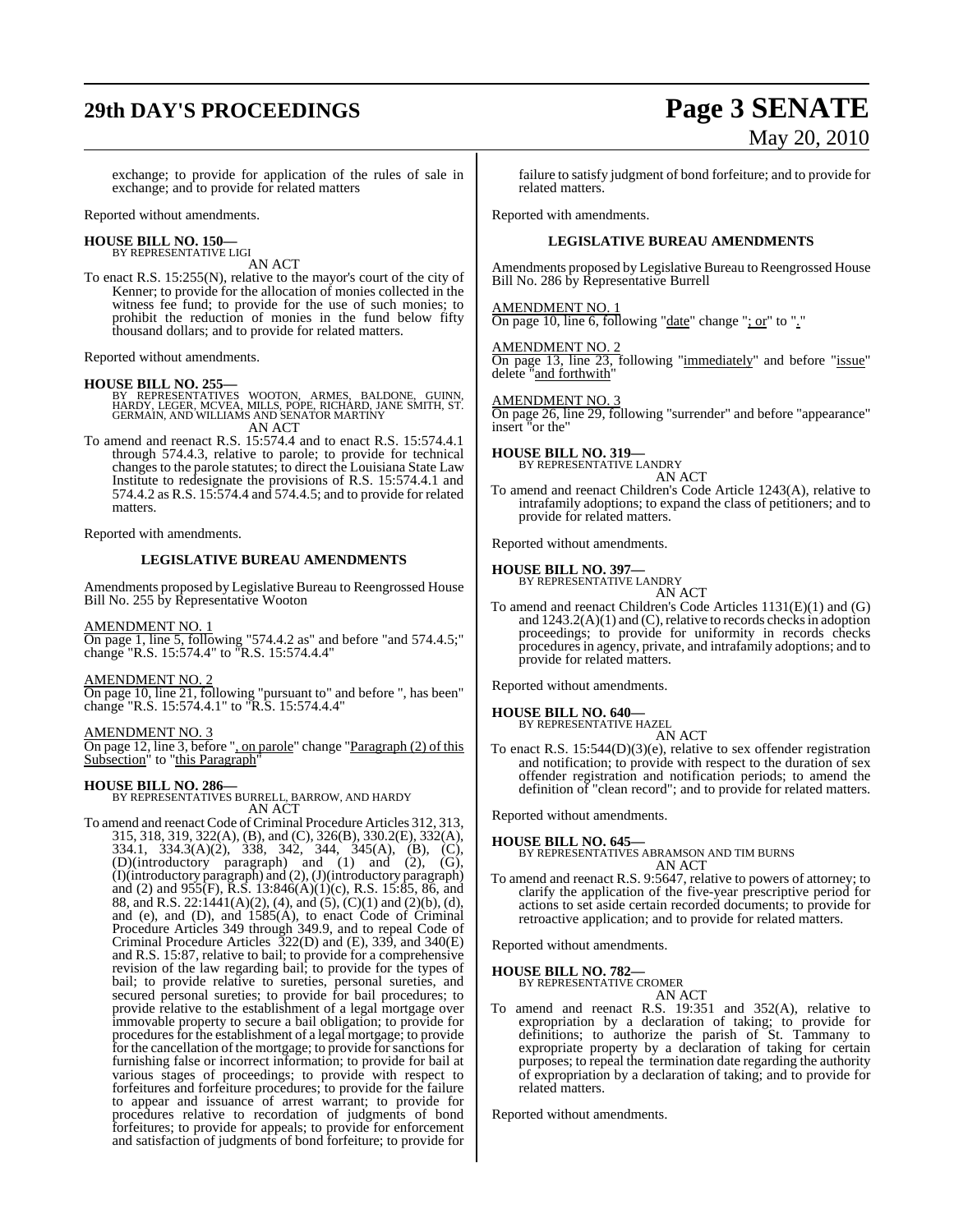#### **HOUSE BILL NO. 828—** BY REPRESENTATIVE CORTEZ

AN ACT

To enact R.S. 9:203(E)(8), relative to marriage officiants, judges, and justices of the peace; to provide for the extension of authority for certain federal magistrate judges to preside over a marriage ceremony for a specified period of time; and to provide for related matters.

Reported without amendments.

## **HOUSE BILL NO. 892—** BY REPRESENTATIVE ST. GERMAIN

AN ACT

To amend and reenact R.S. 30:2153(5), relative to solid waste management; to provide for the definition of a solid waste disposal facility; and to provide for related matters.

Reported without amendments.

### **HOUSE BILL NO. 898—**

BY REPRESENTATIVE ST. GERMAIN AN ACT

To enact R.S. 49:191(5)(b) and to repeal R.S. 49:191(3)(h), relative to the Department of Environmental Quality, including provisions to provide for the re-creation of the Department of Environmental Quality and the statutory entities made a part of the department by law; to provide for the effective termination date for all statutory authority for the existence of such statutory entities; and to provide for related matters.

Reported without amendments.

#### **HOUSE BILL NO. 904—**

BY REPRESENTATIVE AUSTIN BADON AN ACT

To enact R.S.  $30:2154(B)(2)(h)$ , relative to solid waste; to provide for the registration and permits of certain solid waste facilities; to provide for buffer zones; to provide for exceptions; and to provide for related matters.

Reported without amendments.

## **HOUSE BILL NO. 907—** BY REPRESENTATIVE ARNOLD

AN ACT

To amend and reenact R.S. 26:273(A)(2), relative to wholesaler dealer's permits; to provide for limitations of issuance of wholesaler dealer's permits; to provide with respect to exceptions; and to provide for related matters.

Reported without amendments.

#### **HOUSE BILL NO. 913—**

BY REPRESENTATIVES CHAMPAGNE, BALDONE, BARRAS, BILLIOT,<br>HENRY BURNS, CARMODY, CARTER, CHANDLER, CORTEZ, DOWNS,<br>FANNIN, FOIL, GISCLAIR, GUINN, HARRISON, HAZEL, HOFFMANN,<br>SAM JONES, KATZ, LANDRY, LIGI, MILLS, MONTOUCET, MORR

AN ACT

To amend and reenact R.S.  $30:2011(A)(3)$  and  $(D)(4)$  and  $(23)$ , 2074(A)(4), 2397,R.S. 33:4548.13, andR.S. 40:2821(B)(2) and 2824(B), to enact Chapter 14 of Subtitle II of Title 30 of the Louisiana Revised Statutes of 1950, to be comprised of R.S. 30:2301 through 2306, and R.S. 39:1022(C), and to repeal R.S. 30:2078 through 2088, relative to certain loans for water infrastructure from the revolving loan funds; to provide for the Department of Environmental Quality; to provide for the powers and duties of the secretary of the Department of Environmental Quality; to redesignate the Municipal Facilities Revolving Loan Fund as the Clean Water State Revolving Fund; to provide for notices of intention to issue certain bonds; and to provide for related matters.

Reported with amendments.

# **Page 4 SENATE 29th DAY'S PROCEEDINGS**

#### **LEGISLATIVE BUREAU AMENDMENTS**

Amendments proposed by Legislative Bureau to Re-Reengrossed House Bill No. 913 by Representative Champagne

#### AMENDMENT NO. 1

On page 3, line 24, change "meaning:" to "meanings:"

#### AMENDMENT NO. 2

On page 4, line 21, following "CWSRF" and before "including" delete<sup>"</sup>

#### AMENDMENT NO. 3

On page 5, line 2, following "of" and before "deposits" change "said" to "such"

#### AMENDMENT NO. 4

On page 7, line 10, following "contract" and before "including" delete ","

#### AMENDMENT NO. 5

On page 10, line 26, following "by" and before "obligation" change "said" to "such"

AMENDMENT NO. 6

On page 10, line 27, and before "obligation" change "said" to "such"

AMENDMENT NO. 7 On page 11, line 3, following "contract" and before "including" delete ",'

AMENDMENT NO. 8 On page 11, line 17, following "be" and before "bearing" change "non-interest" to "noninterest"

AMENDMENT NO. 9 On page 12, line 22, following "presumed" and before "and" insert ","

#### **HOUSE BILL NO. 1060—** BY REPRESENTATIVE RICHMOND

AN ACT To amend and reenact R.S. 13:847(A)(1) through (8) and to repeal R.S. 13:846(A)(1)(b) and  $847(A)(9)$  through (38), (B), and (C), relative to fees charged and received in criminal cases; to consolidate the fees charged by the clerks of the district courts, except Orleans Parish, in criminal matters; to increase certain fees the clerks of court charge in criminal matters; to repeal certain fees the clerks of court charge in criminal matters; and to provide for related matters.

Reported with amendments.

#### **LEGISLATIVE BUREAU AMENDMENTS**

Amendments proposed by Legislative Bureau to Engrossed House Bill No. 1060 by Representative Richmond

### AMENDMENT NO. 1

On page 1, line 17, following "cases" and before ", as" change "where" to "when"

AMENDMENT NO. 2

On page 2, line 2, change "where" to "when"

#### **HOUSE BILL NO. 1163—**

#### BY REPRESENTATIVE ST. GERMAIN AN ACT

To enact R.S. 30:2022(D), relative to issuance of permits by the Department of Environmental Quality; to require written summaries of certain permit renewals, extensions, and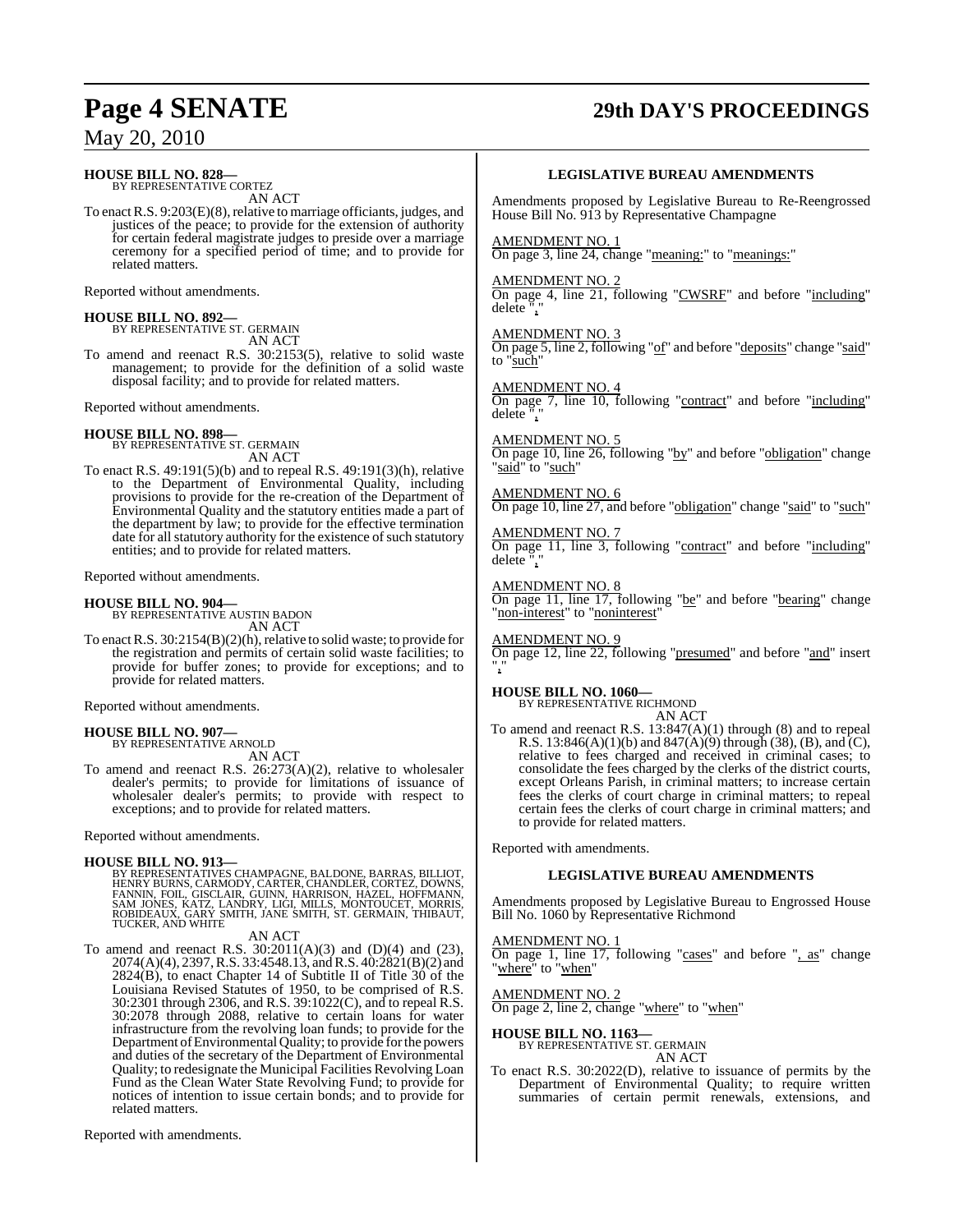# **29th DAY'S PROCEEDINGS Page 5 SENATE**

# May 20, 2010

modifications; to provide for preliminary review of certain draft permits, modifications, and revisions by permit applicants; and to provide for related matters.

Reported without amendments.

**HOUSE BILL NO. 1259—** BY REPRESENTATIVE BURRELL

AN ACT To enact R.S. 14:40.7, relative to assault and battery and related offenses; to create the crime of cyberbullying; to provide for definitions; to provide for penalties; and to provide for related matters.

Reported without amendments.

#### **HOUSE BILL NO. 1260—** BY REPRESENTATIVE HAZEL

AN ACT

To amend and reenact R.S. 14:95.1(C), relative to the possession of a firearm or carrying a concealed weapon by a person convicted of certain felonies; to remove the authorization for law enforcement to issue permits allowing certain felons to possess firearms or carry concealed weapons; and to provide for related matters.

Reported without amendments.

Respectfully submitted, ROB MARIONNEAUX Chairman

#### **Adoption of Legislative Bureau Report**

On motion of Senator Marionneaux, the Legislative Bureau amendments were adopted and the Bills and Joint Resolutions were read by title and passed to a third reading.

#### **Messages from the House**

The following Messages from the House were received and read as follows:

#### **Message from the House**

#### **ASKING CONCURRENCE IN HOUSE BILLS AND JOINT RESOLUTIONS**

#### May 19, 2010

To the Honorable President and Members of the Senate:

I am directed to inform your honorable body that the House of Representatives has finally passed and asks your concurrence in the following House Bills and Joint Resolutions:

| HB No. 35   | HB No. 663  | HB No. 726  |
|-------------|-------------|-------------|
| HB No. 962  | HB No. 990  | HB No. 1106 |
| HB No. 1129 | HB No. 1141 | HB No. 1143 |
| .           |             |             |

HB No. 1256

Respectfully submitted, ALFRED W. SPEER Clerk of the House of Representatives

#### **House Bills and Joint Resolutions on First Reading**

#### **HOUSE BILL NO. 35—**

BY REPRESENTATIVE PATRICIA SMITH AN ACT

To enact R.S. 15:574.4(A)(4), relative to parole; to provide for eligibility for parole consideration for certain inmates who are at least sixty years of age, have been incarcerated for at least ten years, and have met certain conditions; to provide for exceptions; and to provide for related matters.

The bill was read by title and placed on the Calendar for a second reading.

#### **HOUSE BILL NO. 663—**

BY REPRESENTATIVES LEGER, BALDONE, AND HOWARD AN ACT

To amend and reenact Children's Code Articles 320, 321, and 809 and to enact Children's Code Article 881.1, relative to juvenile delinquency; to provide for indigency determination; to provide for reimbursement of legal fees in certain cases; to provide for right to counsel; to provide for the admissibility and voluntariness of a child's confession; to provide for the determination of admissibility of a confession; and to provide for related matters.

The bill was read by title and placed on the Calendar for a second reading.

- **HOUSE BILL NO. 726—**<br>BY REPRESENTATIVES CORTEZ, BOBBY BADON, HENRY BURNS,<br>DOVE, FOIL, GISCLAIR, GUINN, HENDERSON, LITTLE, MONTOUCET,<br>MORRIS, ST. GERMAIN, AND WILLIAMS AN ACT
- To enact Subpart B of Part XIII of Chapter 2 of Title 33 of the Louisiana Revised Statutes of 1950, to be comprised of R.S. 33:1419.5 through 1419.10, relative to financial assistance to political subdivisions; to create the Alternative Fuel Vehicle Revolving Loan Fund Program within the Department of Natural Resources; to provide financial assistance to political subdivisions of the state for the costs of purchasing or converting all or a portion of the political subdivisions' fleets of motor vehicles to qualified clean fuel vehicles propelled by an alternative fuel; to provide for the forms of such financial assistance; to establish the Alternative Fuel Vehicle Revolving Loan Fund and to provide with respect thereto; to provide for an effective date; and to provide for related matters.

The bill was read by title and placed on the Calendar for a second reading.

**HOUSE BILL NO. 962—**<br>BY REPRESENTATIVES CARTER, BOBBY BADON, HENRY BURNS, TIMBURNS, CARMODY, CHAMPAGNE, CONNICK, GISCLAIR, HARDY,<br>HOFFMANN, KATZ, LABRUZZO, LIGI, NOWLIN, RICHARD,<br>ROBIDEAUX, SIMON, SMILEY, WILLIAMS, AND WO

#### AN ACT

To amend and reenact R.S.  $17:3982(A)(1)(a)$  and  $(2)$  and  $(B)$  and  $3992(A)(1)$  and  $(2)$ , relative to charter schools; to provide relative to the process for submission, review, and approval of charter school proposals and renewal of charters; to provide relative to the use of local school board facilities and property by a chartering group; and to provide for related matters.

The bill was read by title and placed on the Calendar for a second reading.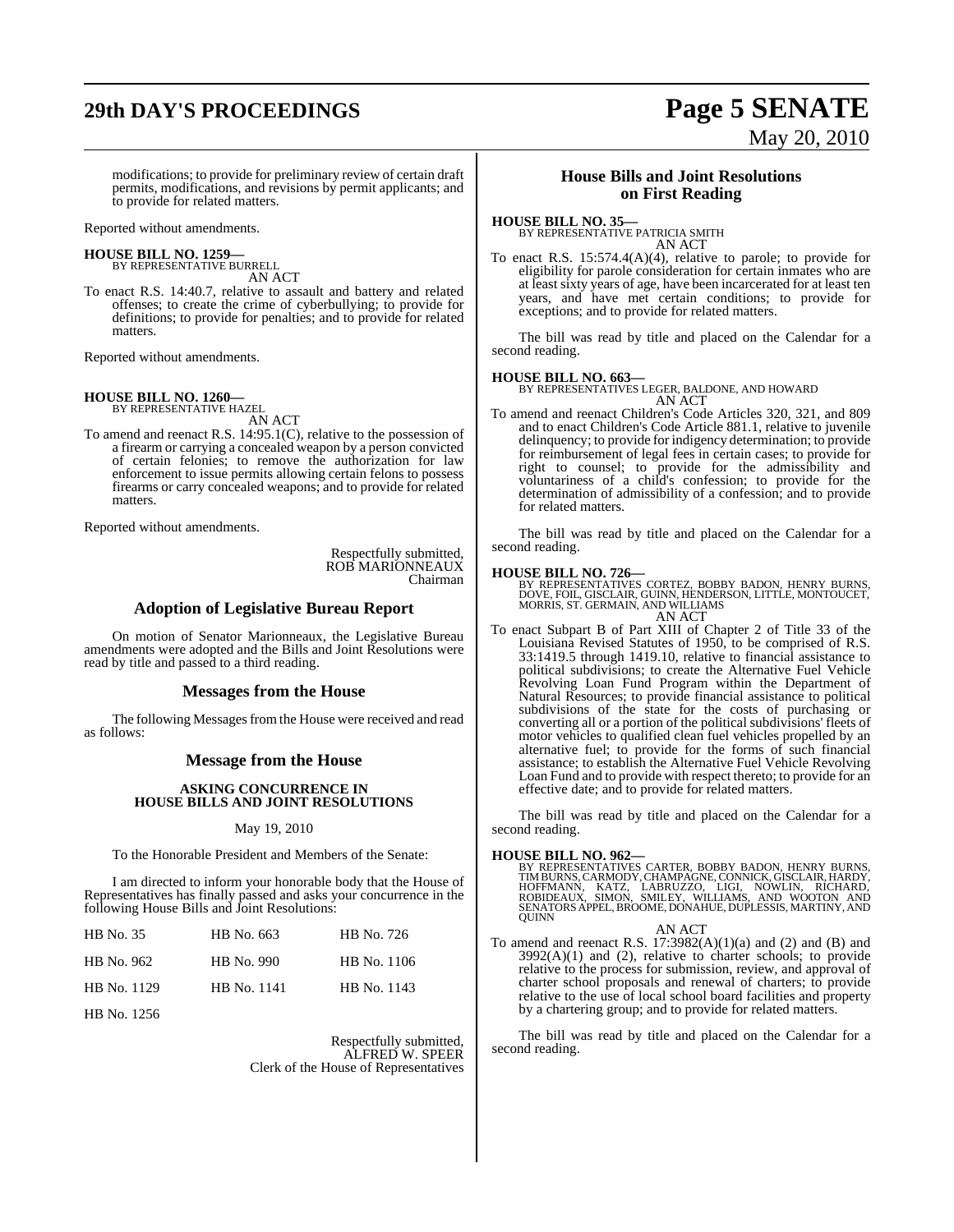# **Page 6 SENATE 29th DAY'S PROCEEDINGS**

May 20, 2010

**HOUSE BILL NO. 990—** BY REPRESENTATIVE THIERRY AND SENATOR GUILLORY AN ACT

To amend and reenact R.S. 15:1199.1, 1199.2(A)(introductory paragraph), 1199.3(2), 1199.4(A) and (M), 1199.7(A), 1199.9,  $1199.10(B)(1)$ ,  $1199.11$ ,  $1199.12$ , and  $1199.14(B)$ , to enact R.S.  $15:1199.2(A)(5), (6), (7), (8), (9), (G), (H), (I), (J), (K),$  and (L), 1199.3(9), and 1199.4(N), and to repeal R.S. 15:1199.2(F), relative to inmate rehabilitation; to provide for reentry programs and initiatives; to provide for definitions; to provide for additional duties ofthe reentry advisory council; to provide with respect to eligibility standards; to provide for certification and licensing of skilled craftsmen; to provide for the percentage of inmate wages which can be taken to pay for some of the expenses of the program; to provide for the duration of the program; to provide for applicability; and to provide for related matters.

The bill was read by title and placed on the Calendar for a second reading.

**HOUSE BILL NO. 1106—** BY REPRESENTATIVES WHITE AND RICHARDSON AN ACT

To amend and reenact Children's Code Article 305(B)(4) and (E) and Code of Criminal Procedure Article 644.1, relative to juvenile proceedings; to amend provisions relative to the divestiture of juvenile court jurisdiction; to provide relative to the jurisdiction over mental capacity determinations; to provide relative to mental capacity determination proceedings; and to provide for related matters.

The bill was read by title and placed on the Calendar for a second reading.

#### **HOUSE BILL NO. 1129—** BY REPRESENTATIVE TALBOT

AN ACT

To amend and reenact R.S.  $23:1293(A)(1)$ ,  $(3)$ , and  $(5)$  and to enact R.S. 23:1293(A)(6), relative to confidential records regarding workers' compensation; to authorize the disclosure of specific information relating to an injured employee's claim; and to provide for related matters.

The bill was read by title and placed on the Calendar for a second reading.

## **HOUSE BILL NO. 1141—** BY REPRESENTATIVE LANDRY

AN ACT

To amend and reenact R.S. 17:195(A) and to enact R.S. 17:192.1, relative to school nutrition programs; to require certain public school governing authorities to implement procedures relative to denying meals to students during school hours; to provide relative to the documentation and reporting of such denials; to prohibit school employees from disclosing certain information relative to a student's inability to pay for meals and to provide for related penalties; and to provide for related matters.

The bill was read by title and placed on the Calendar for a second reading.

#### **HOUSE BILL NO. 1143—**

BY REPRESENTATIVE GALLOT AN ACT

To amend and reenact R.S.  $42:1141(A)(1)$  and  $(6)$ ,  $(B)(1)(a)$ , and  $(C)(1)$ ,  $(2)$ ,  $(4)(c)$ ,  $(d)$ , and  $(e)$ , and  $(5)$ , to enact R.S.  $42:1141(C)(4)(f)$  and (g) and 1163.1, and to repeal R.S. 42:1141(B)(3),  $(C)(3)(c)$ , and  $(E)(10)$  and 1163, relative to enforcement of laws within the jurisdiction of the Board of Ethics; to provide for the conduct of hearings and procedures related thereto; to provide for review of decisions related thereto; to provide for certain time limits for such enforcement; to provide relative to the powers, functions, and duties of the Board of Ethics, relative to such enforcement; to provide relative to the powers, functions, and duties of the Ethics

Adjudicatory Board and the division of administrative law, relative to such enforcement; to provide relative to the composition of and selection of members for the Ethics Adjudicatory Board; to provide for the terms of members of the Ethics Adjudicatory Board; to provide for applicability; and to provide for related matters.

The bill was read by title and placed on the Calendar for a second reading.

## **HOUSE BILL NO. 1256—**

BY REPRESENTATIVE CROMER AND SENATOR DONAHUE AN ACT

To enact R.S. 56:1847(64) and 1855(N), relative to the natural and scenic rivers program; to add Bayou Liberty in St. Tammany Parish; to provide for certain authorized activities; and to provide for related matters.

The bill was read by title and placed on the Calendar for a second reading.

### **House Bills and Joint Resolutions on Second Reading**

#### **HOUSE BILL NO. 102—**

BY REPRESENTATIVE EDWARDS AN ACT

To amend and reenact R.S.  $44:9(K)(2)$  and to enact R.S.  $44:9(K)(3)$ , relative to expungement of arrest records in misdemeanor and felony cases; to provide that no fee shall be charged in certain expungement cases; and to provide for related matters.

The bill was read by title and referred by the President to the Committee on Judiciary B.

#### **HOUSE BILL NO. 180—**

BY REPRESENTATIVES ROY, POPE, AND JANE SMITH AN ACT

To amend and reenact R.S.  $15:587.1(B)$  and R.S.  $44:9(F)$ , (G), and (I) and to enact R.S.  $15:587(A)(1)(f)$ , relative to criminal records; to amend provisions regarding criminal background checks; to provide entities with access to criminal history information; to provide for the type of information available to those entities; to provide for confidentiality; and to provide for related matters.

The bill was read by title and referred by the President to the Committee on Judiciary B.

#### **HOUSE BILL NO. 219—**

BY REPRESENTATIVE ST. GERMAIN AN ACT

To enact R.S. 14:102.24, relative to offenses affecting public sensibility; to create the crime of unlawful restraint of a dog; to provide for definitions; to provide for exceptions; to provide for applicability; to provide criminal penalties; and to provide for related matters.

The bill was read by title and referred by the President to the Committee on Judiciary C.

#### **HOUSE BILL NO. 277—** BY REPRESENTATIVE SAM JONES AN ACT

To enact Chapter 10-E of Title 33 of the Louisiana Revised Statutes of 1950, to be comprised of R.S. 33:4550.1 through 4550.12, relative to St. Mary Parish; to create and provide for the St. Mary Hydroelectric Authority as a political subdivision within such parish; to provide for the boundaries, governance, and powers and duties of the district; to provide for district funding, including the issuance of bonds and the use of district funds; and to provide for related matters.

The bill was read by title and referred by the President to the Committee on Local and Municipal Affairs.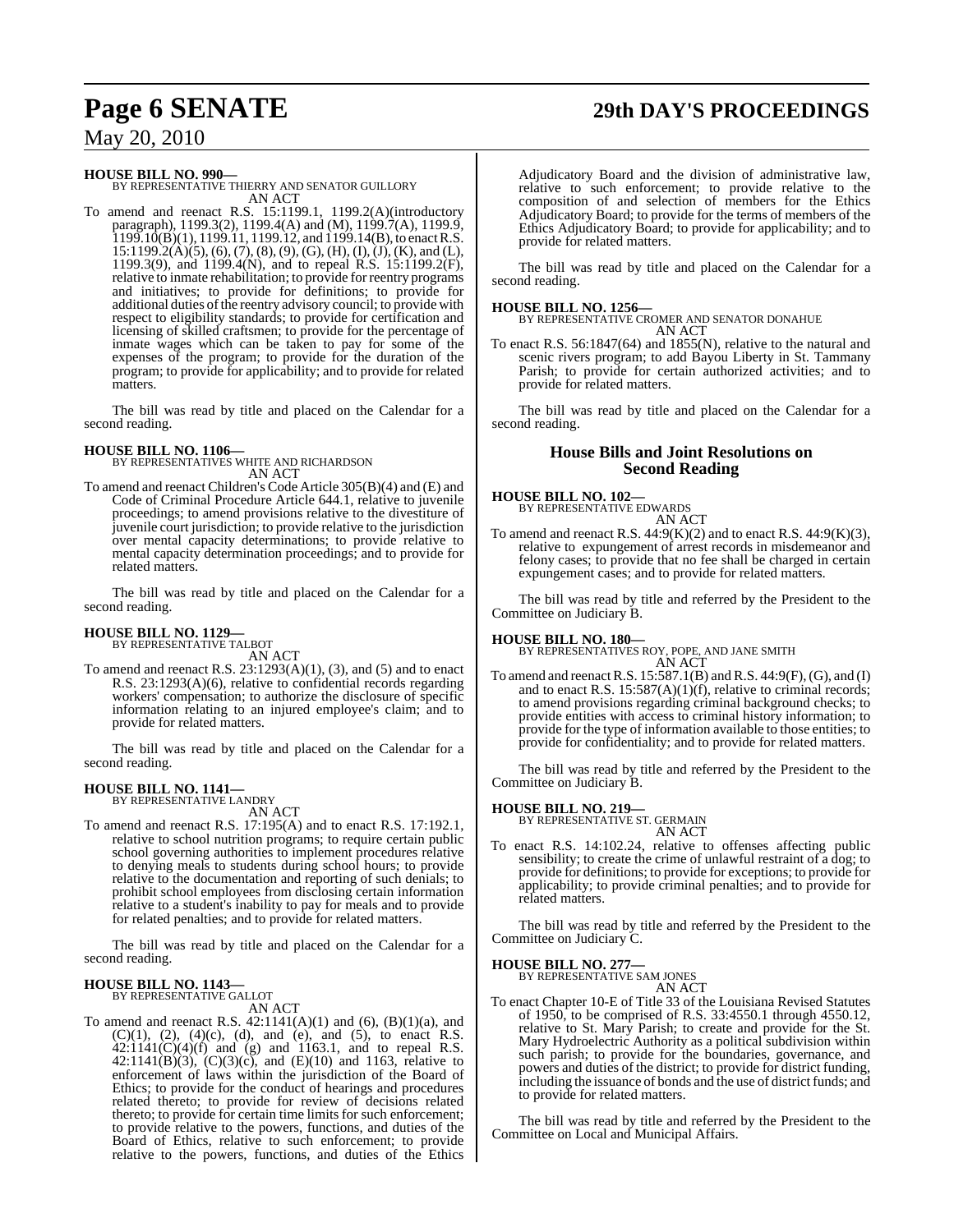# **29th DAY'S PROCEEDINGS Page 7 SENATE**

# May 20, 2010

## **HOUSE BILL NO. 348—** BY REPRESENTATIVE LORUSSO

AN ACT

To amend and reenact R.S. 14:95.1(B), relative to the crime of possession of a firearm or carrying a concealed weapon by a person convicted of certain felonies; to provide with respect to penaltiesfor violations and attempted violations; and to provide for related matters.

The bill was read by title and referred by the President to the Committee on Judiciary C.

#### **HOUSE BILL NO. 486—**

BY REPRESENTATIVES HARRISON, ARNOLD, BALDONE, HENRY<br>BURNS, CARMODY, CARTER, ELLINGTON, GISCLAIR, HARDY, GARY<br>SMITH, PATRICIA SMITH, ST. GERMAIN, STIAES, TEMPLET, TUCKER,<br>AND WILLIAMS

AN ACT

To enact R.S. 17:3006, relative to school guidance counselors; to require school guidance counselors employed in public high schools to complete an academic profile for each student in the ninth grade; to provide for information to be included in the profile; to provide for student and parental involvement in completing the profile; to provide for annual review of the profile; and to provide for related matters.

The bill was read by title and referred by the President to the Committee on Education.

**HOUSE BILL NO. 488—**<br>BY REPRESENTATIVES HARRISON, CARTER, GISCLAIR, HARDY, AND<br>ST. GERMAIN AN ACT

To amend and reenact R.S. 17:53, relative to training and instruction of school board members; to require each member of a local public school board to receive certain training; to authorize certain training during a member's first year of service; to provide for the designation of Distinguished School Board Member for school board members completing certain training; to require certain dissemination of information about training

matters. The bill was read by title and referred by the President to the Committee on Education.

completed by school board members; and to provide for related

#### **HOUSE BILL NO. 563—**

BY REPRESENTATIVE BALDONE AN ACT

To enact R.S. 15:571.35.1, relative to incarceration; to authorize the Lafourche Parish Sheriff's Office to establish a pilot program utilizing home incarceration and electronic monitoring; to provide criteria for eligibility for participation in such program; to require the development of rules and regulations for the development, implementation, and administration of such program; to provide for applicability; to provide for a limitation of liability; to require the inclusion of certain conditions within the rules and regulations; to require an evaluation of the program and a report regarding the program to be provided to certain legislative committees; to provide for termination of the program; and to provide for related matters.

The bill was read by title and referred by the President to the Committee on Judiciary B.

#### **HOUSE BILL NO. 698—**

BY REPRESENTATIVE HARRISON AN ACT

To enact R.S. 22:1892.1, relative to automobile insurance; to provide with respect to the use of arbitration or any other type of binding mediation by automobile insurers for certain purposes; and to provide for related matters.

The bill was read by title and referred by the President to the Committee on Insurance.

### **HOUSE BILL NO. 729—**

BY REPRESENTATIVE CARMODY AN ACT

To amend and reenact R.S. 41:892(C), (D), and (E) and to enact R.S. 41:892(F), relative to surplus property of school boards; to provide relative to the minimum bid which may be accepted when a school board attempts to sell such property; and to provide for related matters.

The bill was read by title and referred by the President to the Committee on Education.

#### **HOUSE BILL NO. 795—**

BY REPRESENTATIVE WOOTON

AN ACT

To amend and reenact R.S. 15:587(F), relative to criminal background information; to provide relative to an employer's access to criminal background information of a potential employee; to provide for duties of the Louisiana Bureau of Criminal Identification and Information; and to provide for related matters.

The bill was read by title and referred by the President to the Committee on Judiciary B.

#### **HOUSE BILL NO. 829—**

BY REPRESENTATIVE LIGI AN ACT

To amend and reenact R.S.  $14:102.1(B)$ , (C), and (D), to enact R.S. 14:102(10), and to repeal R.S.  $14:102.1(A)(1)(g)$ , relative to cruelty to animals; to amend the crime of cruelty to animals; to provide for definitions; and to provide for related matters.

The bill was read by title and referred by the President to the Committee on Judiciary C.

**HOUSE BILL NO. 876—** BY REPRESENTATIVES ST. GERMAIN AND DOVE AND SENATOR N. GAUTREAUX

#### AN ACT

To amend and reenact R.S. 56:427(A) and 428(B), relative to oyster leases; to delineate responsibility for obtaining a survey of the lease area; to provide relative to a lease application fee; and to provide for related matters.

The bill was read by title and referred by the President to the Committee on Natural Resources.

#### **HOUSE BILL NO. 1120—**

BY REPRESENTATIVE JOHNSON AN ACT

To amend and reenact R.S. 40:1058.3(C)(1) and to enact R.S. 40:1058.3(C)(4), relative to licensure of substance abuse and addiction treatment facilities; to provide for a moratorium on licensure of additional methadone maintenance programs; to provide for exceptions; to establish a needs assessment task force; and to provide for related matters.

The bill was read by title and referred by the President to the Committee on Health and Welfare.

#### **HOUSE BILL NO. 1170—** BY REPRESENTATIVE LANDRY

AN ACT

To enact R.S. 32:414.2(E), relative to commercial driver's license holders; to prohibit certain persons from operating school buses; and to provide for related matters.

The bill was read by title and referred by the President to the Committee on Education.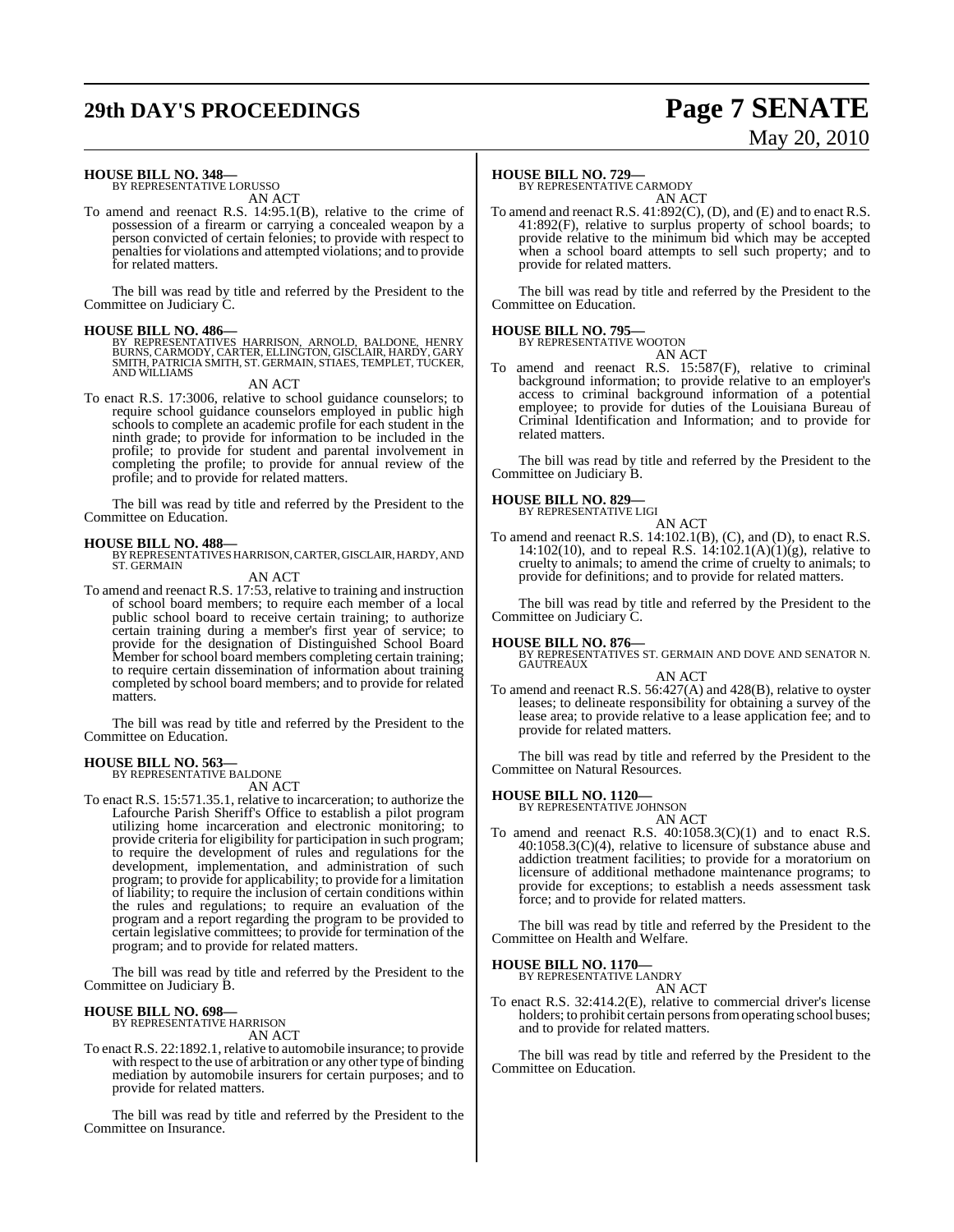# **Page 8 SENATE 29th DAY'S PROCEEDINGS**

## May 20, 2010

**HOUSE BILL NO. 1251—** BY REPRESENTATIVES CONNICK, CHAMPAGNE, CORTEZ, FANNIN, GEYMANN, HAZEL, LAMBERT, LEBAS, LEGER, LIGI, MCVEA, MORRIS, SMILEY, AND WHITE AN ACT

To enact R.S. 39:116, relative to capital outlay; to require certain information relative to capital outlay projects to be reported annually; to require the reporting of information on certain completed capital outlay projects; to provide relative to the information that must be reported; to provide for certain requirements; and to provide for related matters.

The bill was read by title and referred by the President to the Committee on Finance.

#### **HOUSE BILL NO. 1461— (Substitute for House Bill No. 230 by Representative Pearson)** BY REPRESENTATIVE PEARSON

AN ACT

To amend and reenact R.S.  $11:62(4)$ ,  $1141(A)$  and  $(C)(1)(a)$ , and  $1144(B)(2)(a)$  and to enact R.S.  $11:1144(B)(4)$  and 1147(C)(2)(a)(iii), relative to the Louisiana School Employees' Retirement System; to provide with respect to employee contributions; to provide with respect to calculation of benefits; to provide with respect to retirement eligibility; to provide an effective date; and to provide for related matters.

The bill was read by title and referred by the President to the Committee on Retirement.

### **Senate Bills and Joint Resolutions on Second Reading Reported by Committees**

#### **SENATE BILL NO. 421—** BY SENATOR MURRAY

AN ACT

To enact R.S. 22:1052, relative to therapeutic switching of medications under certain circumstances; and to provide for related matters.

Reported with amendments by the Committee on Insurance.

#### **SENATE COMMITTEE AMENDMENTS**

Amendments proposed by Senate Committee on Insurance to Original Senate Bill No. 421 by Senator Murray

AMENDMENT NO. 1 On page 2, line 1, after "**demonstrate**" delete the remainder of the line

AMENDMENT NO. 2 On page 2, line 2, delete "**evidence,**"

AMENDMENT NO. 3 On page 2, delete line 5 in its entirety.

AMENDMENT NO. 4 On page 2, line 6, change "**(a)**" to "**(2)**"

AMENDMENT NO. 5 On page 2, line 11, change "**(b)**" to "**(3)**"

AMENDMENT NO. 6 On page 2, line 15, delete " **a period of fourteen days**" and insert: " **the customary period for the medication**"

AMENDMENT NO. 7 On page 2, line 18, delete "**two weeks**" and insert: "**the customary period for such medication**"

AMENDMENT NO. 8

On page 2, line 20, delete "**up to seven additional days.**" and insert: "**for a period of time to be determined by the physician.**"

On motion of Senator Hebert, the committee amendment was adopted. The amended bill was read by title, ordered engrossed and passed to a third reading.

## **SENATE BILL NO. 591—**<br>BY SENATOR MCPHERSON

AN ACT

To amend and reenact RS. 37:970, relative to the licensure of nurses; to provide for the qualifications for licensure as a practical nurse; and to provide for related matters.

Reported with amendments by the Committee on Health and Welfare.

#### **SENATE COMMITTEE AMENDMENTS**

Amendments proposed by Senate Committee on Health and Welfare to Original Senate Bill No. 591 by Senator McPherson

## AMENDMENT NO. 1

On page 1, delete lines 9 through 12 in their entirety and insert the following:

"(2) Be a **permanent resident or** citizen of the United States or have taken out his first citizenship pa

(3) Have successfully completed the course in an accredited school for the training of practical nurses."

On motion of Senator Mount, the committee amendment was adopted. The amended bill was read by title, ordered engrossed and passed to a third reading.

## **SENATE BILL NO. 773—** BY SENATOR DONAHUE

AN ACT

To enact R.S. 28:22.1, relative to corners; to create health solutions centers in certain parishes according to the latest decennial census; to provide for legislative intent; to authorize certain services; to provide for consent; and to provide for related matters.

Reported by substitute by the Committee on Health and Welfare. The bill was read by title; the committee substitute bill was read.

**SENATE BILL NO. — (Substitute for Senate Bill No. 773**

**by Sen. Donahue)**<br>BY SENATORS DONAHUE, CHEEK, B. GAUTREAUX, MOUNT,<br>PETERSON AND NEVERS

AN ACT To amend and reenact R.S. 44:4.1(B)(15) and to enact Part IX-A of Chapter 1 of Title 28 of the Louisiana Revised Statutes of 1950, to be comprised of R.S. 28:215.1 through 215.6, relative to coroners; to provide for the establishment of a Coroner's Strategic Initiative for a Health Information and Intervention Program within offices of the coroner; to provide for certain services; to provide for consent; to provide for the Coroner's Strategic Initiative for a Health Information and Intervention Program advisory board; to provide for an exception to the public records law; to provide for duties of certain treatment facilities; to provide for limitations of liability; and to provide for related matters.

Be it enacted by the Legislature of Louisiana:

Section 1. Part IX-A of Chapter 1 of Title 28 of the Louisiana Revised Statutes of 1950, comprised ofR.S. 28:215.1 through 215.6, is hereby enacted to read as follows:

**PART IX-A. CORONER'S STRATEGIC INITIATIVE FOR A HEALTH INFORMATION AND INTERVENTION PROGRAM**

**§215.1. Coroner's Strategic Initiative for a Health Information and Intervention Program; creation**

**The office of the coroner in each parish is hereby authorized to establish within his office a Coroner's Strategic Initiative for a Health Information and Intervention Program, hereinafter referred to as "CSI/HIP".**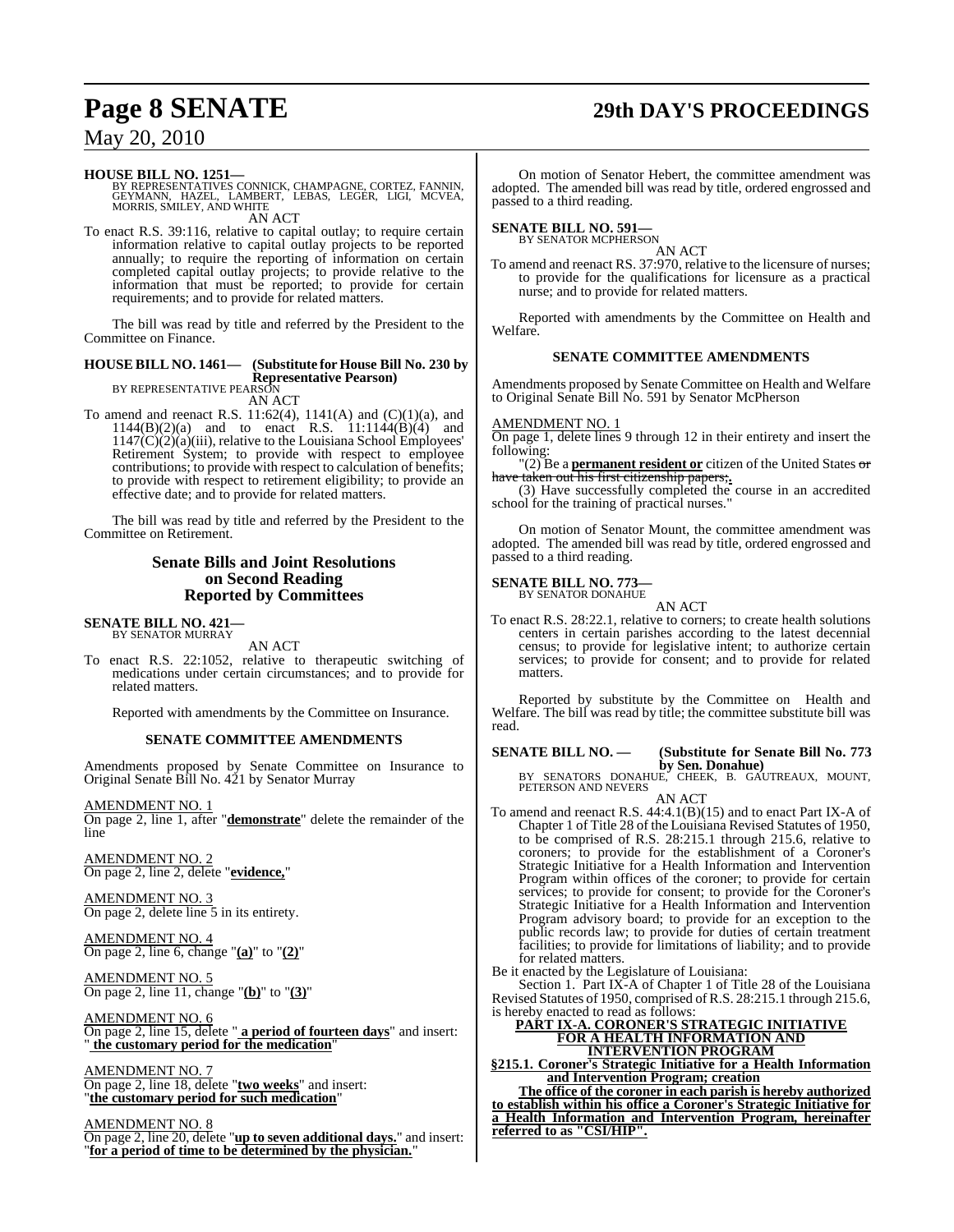# **29th DAY'S PROCEEDINGS Page 9 SENATE**

# May 20, 2010

**§215.2. Coroner's Strategic Initiative for a Health Information and Intervention Program; powers and duties**

**A. Subject to the availability of adequate funding, a CSI/HIP may perform any of the following functions:**

**(1) Provide a home-based support system, which shall not provide any mental health treatment but rather shall provide aid to the individual to ensure that the treatment protocol is being met and to access available mental health resources in the community for persons who satisfy all of the following criteria:**

**(a) The person was committed pursuant to Part III of Chapter 1 of Title 28 of the Louisiana Revised Statutes of 1950.**

**(b) The person has completed the treatment program and has been released.**

**(c) The person has voluntarily consented to have personnel of the coroner, performing duties in conjunction with the CSI/HIP, periodically visit the person at the person's residence.**

**(2) Establish a community resource center that is accessible by telephone or Internet to provide twenty-four hour support for persons suffering from a mental health or substance abuse condition or disorder by providing educational and outreach materials about the resources for mental health patients which are available in the community, including the location, transportation, and methods for accessing these resources.**

**(3) Apply for and receive any grants, funds or monies from any foundation, nonprofit organization, state or federal governmental agency or entity.**

**§215.3. Treatment facilities; dissemination of information**

**A. For the purposes of this Section, "treatment facility" shall mean any healthcare facility which provides services or treatment to a person who is suffering from a mental health or substance abuse condition or disorder except for a nursing home as defined in R.S. 40:2009.2.**

**B. A treatment facility shall provide all individuals in the parish suffering from a mental health condition or disorder upon discharge or release an information and consent form which details the information, programs and services which can be provided by the CSI/HIP to individuals suffering from mental health conditions and disorders and includes a voluntary consent form for the individual to complete if the individual desires to have the treatment facility notify the CSI/HIP on behalf of the individual that the individual would like to be contacted by the CSI/HIP to receive additional information about the program.**

**C. The information and consent forms shall be provided to the treatment facility by the CSI/HIP.**

**§215.4. Consent**

**A. Prior to personnel of the coroner's office or CSI/HIP providing any home-based supports or services to an individual, the personnel of the coroner's office or of the CSI/HIP shall provide the individual in writing a full disclosure of all services to be provided, frequency of home visits, and notice that the individual may withdraw his consent in writing at any time. In addition, the individual shall also consent in writing to the list of persons, if any, to which the personnel of the coroner or the CSI/HIP may discuss his mental condition.**

**B. The personnel of the office of the coroner or the CSI/HIP shall ensure that if any protected health information of an individual isto be obtained from any healthcare provider that the information is obtained in accordance with the Health Insurance Portability and Accountability Act of 1996.**

**C. The office of the coroner or the CSI/HIP shall provide a copy to the individual of all signed consent forms.**

**D. All records of interviews, questionnaires, reports, statements, notes, and memoranda procured by and prepared by employees or agents of the office of coroner or by any other person, agency, or organization acting jointly with that office pursuant to a function which is authorized by R.S. 28:215.1 shall be deemed nonpublic and confidential information.**

**§215.5. Coroner's Strategic Initiative for a Health Information and Intervention Program; advisory board**

**A. Each coroner establishing the program authorized in R.S. 28:215.1 shall establish a Coroner's Strategic Initiative for a Health Information and Intervention Program Advisory Board to advise the coroner on matters related to the services and programs provided through Coroner's Strategic Initiative for a**

**Health Information and Intervention Program. The advisory board shall serve the coroner only in an advisory capacity and shall not have any control or authority over the services or programs provided or funds expended by the office of the coroner to carry out the functions of the Coroner's Strategic Initiative for a Health Information and Intervention Program. The advisory board shall be domiciled in the same parish in which the CSI/HIP is maintained.**

**B. The membership of the advisory board shall be the following:**

**(1) The executive director of the coroner's office, who shall also serve as the chairperson of the advisory board.**

**(2) The director of the Mental Health Advocacy Service or his designee.**

**(3) One member appointed by the chief executive officer of a hospital within the parish where the CSI/HIP is located and which operates a psychiatric ward.**

**(4) One member appointed by the executive director of the human services authority/district which serves the parish where the CSI/HIP is located.**

**(5) One member appointed by the National Alliance for the Mentally Ill for the parish in which the CSI/HIP is located.**

**(6) One member appointed by the Ministerial Alliance for the parish in which the CSI/HIP is located.**

**(7) One member appointed by the coroner who is a member of a civic organization which provides charitable resources or services to low income patients in the parish where the CSI/HIP is located.**

**C. Meetings of the advisory board shall be held at a time and place as determined by the chairperson or when requested by a majority of the board members. Notice of all meetings of the board, together with an agenda of the businessto come before the board, shall be provided to the public. The board shall be subject to the Open Meetings Law (R.S. 42:4.1 et seq.) and the Public Records Law (R.S. 44:1 et seq.). A majority of the individuals appointed to the board shall constitute a quorum.**

**D. Members of the board shall serve on a voluntary basis and shall not receive any compensation or reimbursement for expenses.**

**§215.6. Limitation of liability**

**(1) Any and all personnel of the office of the coroner, who are performing duties in conjunction with the Coroner's Strategic Initiative for a Health Information and Intervention Program ("CSI/HIP"), shall be immune from criminal penalties or civil damages resulting from any act, decision, omission, communication, or any failure to act, which is made in good faith, including but not limited to any action pursuant to Part XXIII of Chapter 5 of Title 40 of the Louisiana Revised Statutes of 1950, while engaged in the performance of the functions provided for in R.S. 28:215.1, unless the damage or injury is caused by willful or wanton negligence or gross misconduct.**

**(2) For the purposes of this Section, the "personnel of the office of the coroner" shall mean any person who provides services or furnishes assistance pursuant to this Part, including an employee, contractor, or volunteer.**

Section 2.  $\overline{R.S. 44:4.1(B)(15)}$  is hereby amended and reenacted to read as follows:

§4.1. Exceptions

\* \* \* B. The legislature further recognizes that there exist exceptions, exemptions, and limitations to the laws pertaining to public records throughout the revised statutes and codes of thisstate. Therefore, the following exceptions, exemptions, and limitations are hereby continued in effect by incorporation into this Chapter by citation:

(15) R.S. 28:56, 
$$
\frac{215.4}{*}
$$
, 391, 398

On motion of Senator Mount, the committee substitute bill was adopted and becomes Senate Bill No. 803 by Senator Donahue, substitute for Senate Bill No. 773 by Senator Donahue.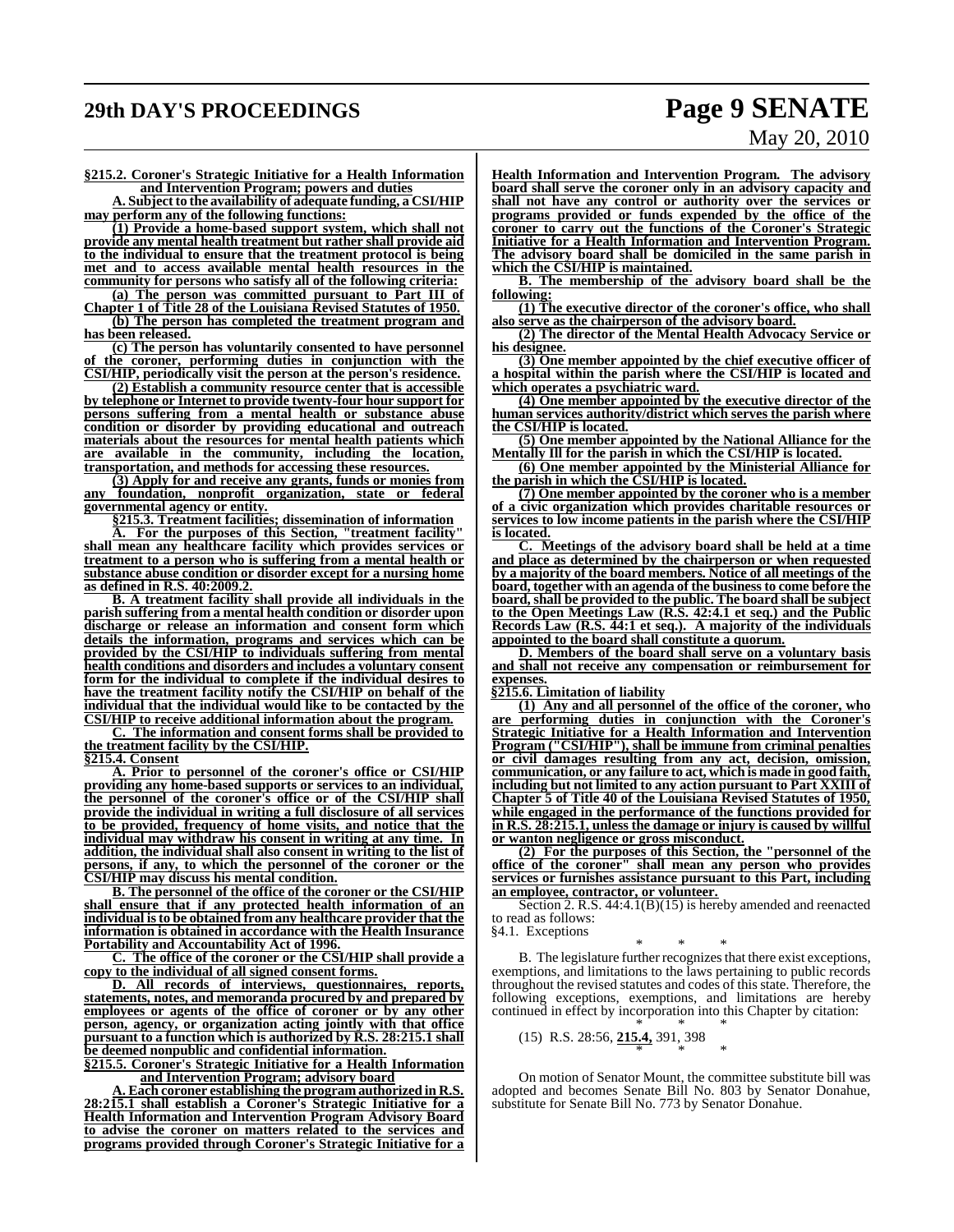# **Page 10 SENATE 29th DAY'S PROCEEDINGS**

## May 20, 2010

## **SENATE BILL NO. 803— (Substitute for Senate Bill No. 773**

**by Sen. Donahue)**<br>BY SENATORS DONAHUE, CHEEK, B. GAUTREAUX, MOUNT,<br>PETERSON AND NEVERS

AN ACT

To amend and reenact R.S. 44:4.1(B)(15) and to enact Part IX-A of Chapter 1 of Title 28 of the Louisiana Revised Statutes of 1950, to be comprised of R.S. 28:215.1 through 215.6, relative to coroners; to provide for the establishment of a Coroner's Strategic Initiative for a Health Information and Intervention Program within offices of the coroner; to provide for certain services; to provide for consent; to provide for the Coroner's Strategic Initiative for a Health Information and Intervention Program advisory board; to provide for an exception to the public records law; to provide for duties of certain treatment facilities; to provide for limitations of liability; and to provide for related matters.

The bill was read by title and placed on the Calendar for a second reading.

#### **Senate Bills and Joint Resolutions on Second Reading**

#### **SENATE BILL NO. 801— (Substitute of Senate Bill No. 399 by Senator Riser)** BY SENATOR RISER

AN ACT

To enact R.S. 14:323, relative to the use of tracking devices; to prohibit the tracking of the location or movement of another person without the consent of that person; to provide for definitions; to provide for exceptions; to provide for penalties; and to provide for related matters.

On motion of Senator Martiny the bill was read by title, ordered engrossed and passed to a third reading.

## **SENATE BILL NO. 802— (Substitute of Senate Bill No. 618 by Senator McPherson)** BY SENATOR MCPHERSON

AN ACT

To enact R.S. 9:2716, relative to contracts; to provide for automatic renewal of contracts; to provide for disclosure of procedures regarding cancellation of such contracts; to provide for exceptions upon failure to notify consumers; to provide for applicability and exceptions; and to provide for related matters.

On motion of Senator Quinn the bill was read by title, ordered engrossed and passed to a third reading.

#### **House Bills and Joint Resolutions on Second Reading Reported by Committees**

## **HOUSE BILL NO. 4—** BY REPRESENTATIVE DOERGE

AN ACT

To amend and reenact R.S.  $33:1448(G)(1)$  and to enact R.S.  $33:1448(Y)$ , relative to the premium costs of group hospital and health insurance for retired sheriffs and retired deputy sheriffs in Webster Parish; to provide for eligibility for payment of premium costs; and to provide for related matters.

Reported favorably by the Committee on Insurance. The bill was read by title and referred to the Legislative Bureau.

#### **HOUSE BILL NO. 100—** BY REPRESENTATIVE ARNOLD

AN ACT

To enact R.S. 49:191(5)(b) and to repeal R.S. 49:191(3)(e), relative to the Department of Economic Development, including provisions to provide for the re-creation of the Department of Economic Development and the statutory entities made a part of the department by law; to provide for the effective termination

date for all statutory authority for the existence of such statutory entities; and to provide for related matters.

Reported favorably by the Committee on Commerce, Consumer Protection, and International Affairs. The bill was read by title and referred to the Legislative Bureau.

#### **HOUSE BILL NO. 114—** BY REPRESENTATIVE MILLS

AN ACT

To repeal R.S. 40:1005(A)(5), relative to the Prescription Monitoring Program Advisory Council; to remove the president of the Louisiana State Board of Examiners of Psychologists from the Prescription Monitoring Program Advisory Council.

Reported favorably by the Committee on Health and Welfare. The bill was read by title and referred to the Legislative Bureau.

# **HOUSE BILL NO. 153—** BY REPRESENTATIVE LAFONTA

#### AN ACT

To amend and reenact R.S. 40:2018.1(G), relative to the Louisiana Commission on HIV, AIDS, and Hepatitis C; to provide for a termination date; and to provide for related matters.

Reported favorably by the Committee on Health and Welfare. The bill was read by title and referred to the Legislative Bureau.

### **HOUSE BILL NO. 197—**

BY REPRESENTATIVE MILLS AN ACT

To amend and reenact R.S. 40:1005(A)(5) and 1013(C) and to enact R.S.  $40:1003(6)(e)$  and  $1005(A)(26)$ , relative to the Prescription Monitoring Program; to further define "dispenser"; to provide for the membership of the Prescription Monitoring Program Advisory Council; to provide with respect to the levying and collection of fees by the Louisiana Board of Pharmacy; and to provide for related matters.

Reported favorably by the Committee on Health and Welfare. The bill was read by title and referred to the Legislative Bureau.

#### **HOUSE BILL NO. 204—**

BY REPRESENTATIVE CORTEZ

AN ACT To amend and reenact R.S. 22:972(A), relative to health and accident insurance policies; to increase the amount of time before a form for such a policy is deemed approved before the commissioner of insurance's approval; and to provide for related matters.

Reported favorably by the Committee on Insurance. The bill was read by title and referred to the Legislative Bureau.

## **HOUSE BILL NO. 285—** BY REPRESENTATIVE PEARSON

AN ACT

To enact R.S. 22:446, relative to surplus lines insurance; to exempt approved unauthorized insurers delivering such insurance in this state from laws regarding form and rate filing and approval; and to provide for related matters.

Reported favorably by the Committee on Insurance. The bill was read by title and referred to the Legislative Bureau.

#### **HOUSE BILL NO. 297—**

BY REPRESENTATIVE GUINN AN ACT

To enact Part VIII of Chapter 6 of Title 40 of the Louisiana Revised Statutes of 1950, to be comprised ofR.S. 40:1486.1 and 1486.2, relative to safe transportation of offshore oil platform workers; to provide for purpose; to provide for flotation devices to be equipped with personal locator beacons; and to provide for related matters.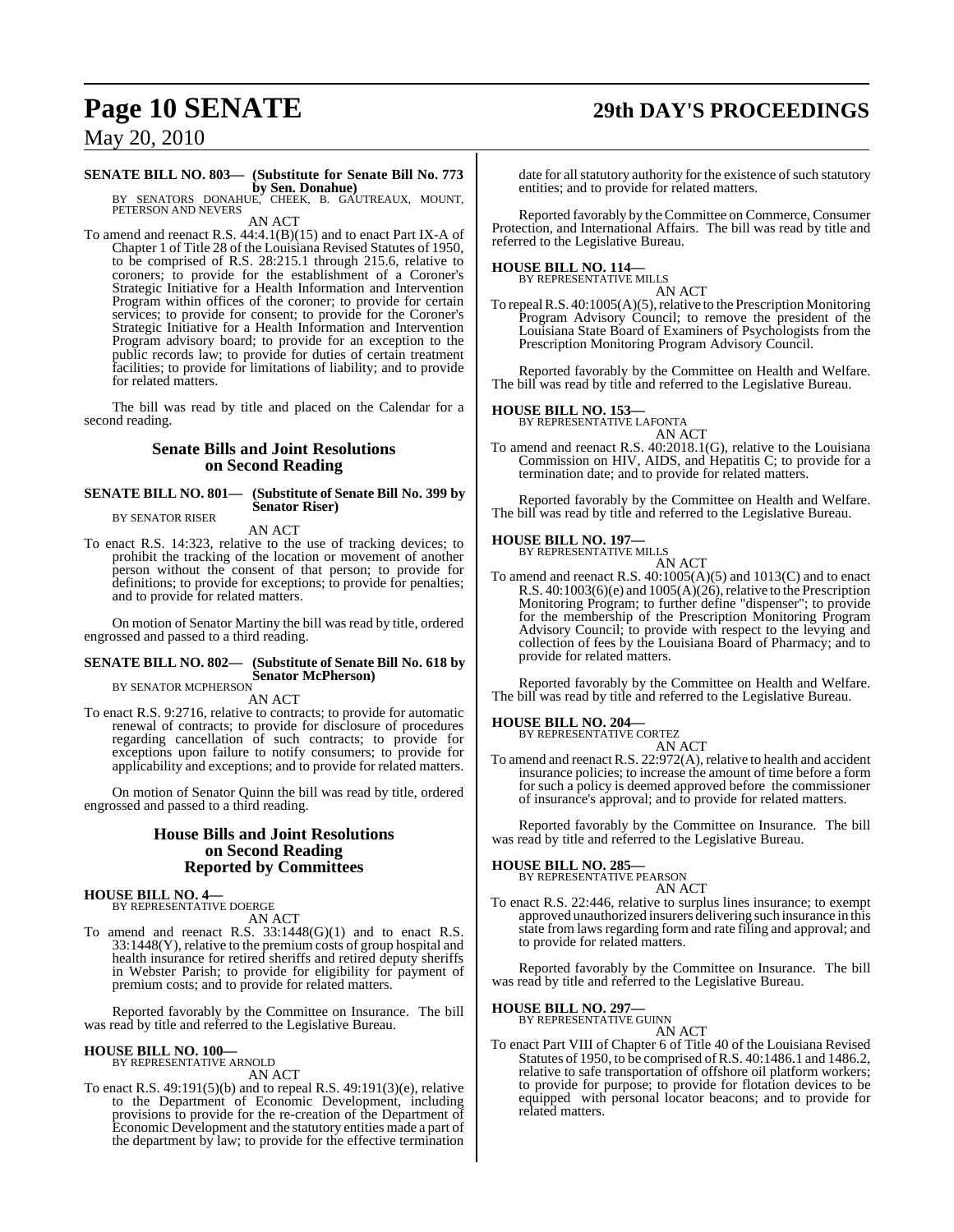# **29th DAY'S PROCEEDINGS Page 11 SENATE**

# May 20, 2010

Reported favorably by the Committee on Commerce, Consumer Protection, and International Affairs. The bill was read by title and referred to the Legislative Bureau.

**HOUSE BILL NO. 312—** BY REPRESENTATIVE SMILEY

AN ACT

To amend and reenact R.S. 40:1097, relative to the donation of blood by certain minors; to provide for the criteria that must be met in order for certain minors to donate blood; to provide for consent; to provide restrictions upon compensation for blood donation by certain minors; and to provide for related matters.

Reported favorably by the Committee on Health and Welfare. The bill was read by title and referred to the Legislative Bureau.

## **HOUSE BILL NO. 324—** BY REPRESENTATIVE CORTEZ

AN ACT

To amend and reenact R.S. 49:316.1(A)(2)(a) and (c), relative to the Department of Insurance; to authorize that department to accept credit and debit cards for payment of obligations owed to the state through use of a private third-party processor with a convenience fee charged by such processor; and to provide for related matters.

Reported favorably by the Committee on Insurance. The bill was read by title and referred to the Legislative Bureau.

### **HOUSE BILL NO. 340—**

BY REPRESENTATIVE ARNOLD AN ACT

To amend and reenact R.S. 9:1123.115(A) and to enact R.S. 9:1121.111, relative to the Louisiana Condominium Act; to require an advance be put in escrow accounts when purchasing a condominium unit; and to provide for related matters.

Reported favorably by the Committee on Commerce, Consumer Protection, and International Affairs. The bill was read by title and referred to the Legislative Bureau.

#### **HOUSE BILL NO. 370—**

BY REPRESENTATIVE ARNOLD AN ACT

To amend and reenact R.S. 9:3891(8) and (9) and to enact R.S. 9:3891(14), relative to agency relations in real estate transactions; to provide for a change in the definition of "designated agency" and "designated agent"; to provide for a definition of "substantive contact"; and to provide for related matters.

Reported favorably by the Committee on Commerce, Consumer Protection, and International Affairs. The bill was read by title and referred to the Legislative Bureau.

#### **HOUSE BILL NO. 380—** BY REPRESENTATIVE HUTTER

AN ACT

To amend and reenact R.S. 40:1300.143(7)(a)(xiii)(introductory paragraph), relative to the Rural Hospital Preservation Act; to provide for the definition of certain rural hospitals; and to provide for related matters.

Reported favorably by the Committee on Health and Welfare. The bill was read by title and referred to the Legislative Bureau.

#### **HOUSE BILL NO. 396—**

BY REPRESENTATIVE ARNOLD AN ACT

To amend and reenactR.S. 40:1749.13(B)(1) and (3) and 1749.14(A) and (B), to enact R.S. 40:1749.12(14) and 1749.15.1, and to repeal R.S. 40:1749.13(E), relative to the Louisiana Underground Utilities and Facilities Damage Prevention Law; to define priority calls; to require regional notification centers to receive emergency locate requests twenty-four hours a day; to authorize a notice of intent to excavate to be sent electronically; to require a member operator to furnish the regional notification center with emergency contact information; to require a record of electronic notice to be retained by the regional notification center; to require an operator of an underground cable television utility to participate in regional notification centers; to provide for an exemption for priority calls; to repeal expired temporary notification provisions; and to provide for related matters.

Reported with amendments by the Committee on Commerce, Consumer Protection, and International Affairs.

#### **SENATE COMMITTEE AMENDMENTS**

Amendments proposed by Senate Committee on Commerce, Consumer Protection and International Affairs to Reengrossed House Bill No. 396 by Representative Arnold

#### AMENDMENT NO. 1

On page 1, line 1, after "reenact", delete the remainder of the line and at the beginning of line 2, delete "40:1749.12(14) and 1749.15.1" and insert the following: "R.S. 40:1749.12(4), 1749.13(B)(1) and (3), 1749.14(A) and  $(\overline{B})$ , and 1749.20 $(B)$ (introductory paragraph), to enact R.S.  $40:1749.12(14)$  and  $1749.14(C)(1)(v)'$ 

#### AMENDMENT NO. 2

On page 1, at the beginning of line 5, change "priority calls" to "excavation; to define "forestry excavator""

#### AMENDMENT NO. 3

On page 1, at the end of line 10 and at the beginning of line 11, delete the following: "to provide for an exemption for priority calls;"

#### AMENDMENT NO. 4

On page 1, line 12, after "provisions;" and before "and to" insert "to provide for violations;

#### AMENDMENT NO. 5

On page 1, line 14, after "Section 1." delete the remainder of the line and insert the following: "R.S. 40:1749.12(4), 1749.13(B)(1) and (3),  $1749.14(A)$  and  $(B)$ , and  $1749.20(B)$ (introductory paragraph) are hereby"

#### AMENDMENT NO. 6

On page 1, line 15, after "reenacted and" delete the remainder of the line and insert the following: "R.S. 40:1749.12(14) and  $1749.14(C)(1)(v)$  are hereby enacted to read"

#### AMENDMENT NO. 7

On page 2, delete lines 1 through 4, and insert the following:

"(4) "Excavation" or "excavate" means any operation for the purpose of movement or removal of earth, rock, or other materials in or on the ground by the use of powered or mechanical or manual means, including pile driving, digging, blasting, auguring, boring, back filling, dredging, compressing, plowing-in, trenching, ditching, tunneling, land-leveling, grading, and mechanical probing. "Excavation" or"excavate" shall not include manual probing.

\* \* \* (14) "Forestry excavator" means an excavator who is a logger, prescribed burner, site preparation operator, or tree planter for commercial forestry operations."

### AMENDMENT NO. 8

On page 3, delete lines 9 through 17, and insert the following:

 $\overline{C}$ .(1) Each operator of an underground facility or utility, after having received the notification request from the regional notification center of an intent to excavate, shall supply, prior to the proposed excavation, the following information to the person responsible for the excavation:

\* \* \* (v) In the case whereby a forestry excavator has requested that the utilities and facilities be marked for location, the operator of a utility or facility shall mark the area of their utilities or facilities. The markings provided by the operator shall be deemed good as long as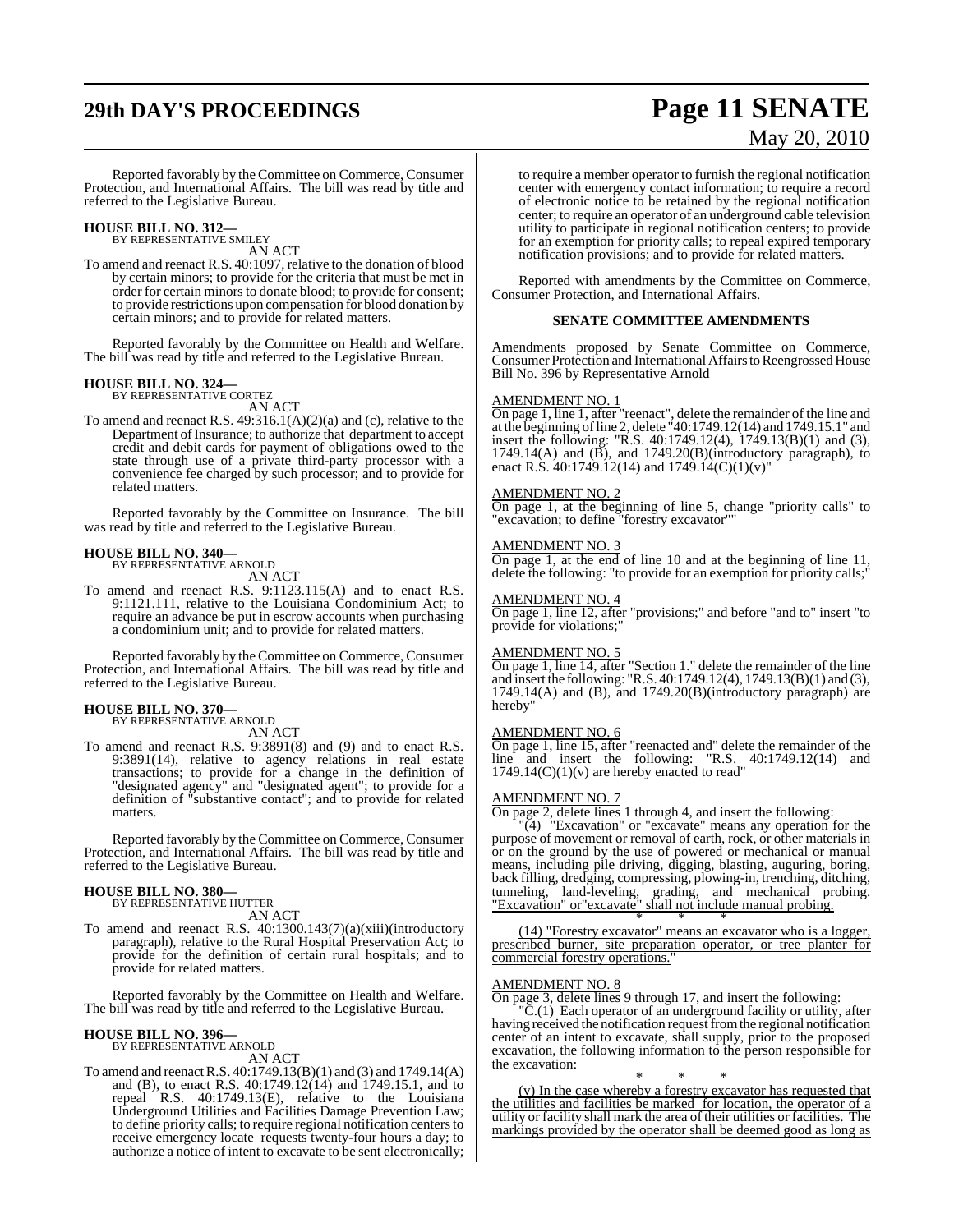# **Page 12 SENATE 29th DAY'S PROCEEDINGS**

## May 20, 2010

the markings are visible or up to thirty calendar days from the time the markings were made, whichever is shorter. \* \* \*

### "§1749.20. Violations; penalties

\* \* \* B. An excavator or demolisher who violates the provisions of R.S. 40:1749.13, 1749.16 or 1749.17(B) shall be subject to the following: \* \* \*"

On motion of Senator Duplessis, the committee amendment was adopted. The amended bill was read by title and referred to the Legislative Bureau.

## **HOUSE BILL NO. 447—** BY REPRESENTATIVE PEARSON

- AN ACT
- To amend and reenact R.S. 22:881.1, relative to certificates of insurance; to define such certificates and otherwise provide with respect to their issuance and effect; to provide for the responsibilities of the commissioner of insurance relative to such certificates, including approval of forms and enforcement; to provide for prohibitions and penalties; and to provide for related matters.

Reported with amendments by the Committee on Insurance.

#### **SENATE COMMITTEE AMENDMENTS**

Amendments proposed by Senate Committee on Insurance to Reengrossed House Bill No. 447 by Representative Pearson

#### AMENDMENT NO. 1

On page 1, lines 18 and 19, delete "for the benefit of" and insert "to"

#### AMENDMENT NO. 2

On page 2, line 5, after "policyholder," delete the remainder of the line and in lieu thereof insert the following: "to whom a certificate of insurance has been issued"

#### AMENDMENT NO. 3

On page 3, delete lines 24 through 28 in their entirety and in lieu thereof insert the following:

"E. The commissioner may approve a certificate of insurance form that does not state that the form is provided for information only or similar language, provided that the form states that the certificate of insurance does not confer any rights or obligations other than those conveyed by the policy and that the terms of the policy control. Further, such a form shall not be considered a violation of Subsection D of this Section.

#### AMENDMENT NO. 4

On page 4, delete lines 1 and 2 in their entirety.

#### AMENDMENT NO. 5

On page 4, line 27, between "*J*." and "*A* certificate" insert the following:

"A properly executed certificate of insurance form, which has been approved by the commissioner and issued by a property and casualty insurer or an insurance producer, shall constitute a confirmation that the referenced insurance policy has been issued or that coverage has been bound notwithstanding the inclusion of "for information purposes only" or similar language on the face of the certificate.

#### AMENDMENT NO. 6

On page 5, at the end of line 22, insert the following: "Examinations or complaint investigations conducted by the commissioner under this Subsection shall be subject to the provisions of R.S. 22:1983(J).

On motion of Senator Hebert, the committee amendment was adopted. The amended bill was read by title and referred to the Legislative Bureau.

### **HOUSE BILL NO. 448—**

BY REPRESENTATIVE FOIL

AN ACT To amend and reenact R.S. 37:1864.1(A), 1866, and 1867(A) and to enact R.S. 37:1862.1, relative to secondhand dealers; to provide for record and reporting requirements; to require secondhand dealers to photograph merchandise that is purchased; to provide for changes to daily reports required by secondhand dealers; to provide for the location of items purchased by a secondhand dealer; and to provide for related matters.

Reported favorably by the Committee on Commerce, Consumer Protection, and International Affairs. The bill was read by title and referred to the Legislative Bureau.

#### **HOUSE BILL NO. 581—**

BY REPRESENTATIVE KLECKLEY AN ACT

To amend and reenact R.S. 22:361(7) and (8) and 364(introductory paragraph) and to enact R.S.  $22:361(9)$  and  $(10)$  and  $364(B)$ , relative to vehicle mechanical breakdown insurers; to provide a definition of road hazard and vehicle component coverage contracts; to provide an exception to the licensing requirements for vehicle mechanical breakdown insurers; and to provide for related matters.

Reported favorably by the Committee on Insurance. The bill was read by title and referred to the Legislative Bureau.

#### **HOUSE BILL NO. 582—**

BY REPRESENTATIVE BALDONE AN ACT

To amend and reenact R.S. 39:1659 and 40:1300.281(F), relative to prosthetic and orthotic services; to provide for exceptions; and to provide for related matters.

Reported favorably by the Committee on Health and Welfare. The bill was read by title and referred to the Legislative Bureau.

## **HOUSE BILL NO. 591—** BY REPRESENTATIVE ARNOLD

AN ACT

To enact R.S. 6:969.24.1 and 969.24.2, relative to the Motor Vehicle Sales Finance Act; to prohibit any act that lessens or eliminates competition; to provide for exceptions; to prohibit a lender in a motor vehicle retail purchase from requiring a dealer to sell any insurance coverage, service, or product in order to secure preferential financing rates; and to provide for related matters.

Reported with amendments by the Committee on Commerce, Consumer Protection, and International Affairs.

#### **SENATE COMMITTEE AMENDMENTS**

Amendments proposed by Senate Committee on Commerce, Consumer Protection and International Affairs to Engrossed House Bill No. 591 by Representative Arnold

#### AMENDMENT NO. 1

On page 1, line 10, after "person or" change "entity licensed under this Title" to "any affiliates thereof, subject to the provisions of this Chapter.

#### AMENDMENT NO. 2

On page 1, at the end of page 12 and the beginning of page 13, change "retail motor vehicle dealer" to "seller"

#### AMENDMENT NO. 3

On page 1, line 14, after "offered" and before "by a particular" insert , sold, backed, or sponsored

#### AMENDMENT NO. 4

On page 1, line 20, change "licensee or an affiliate" to "person or affiliates thereof, subject to the provisions of this Chapter,"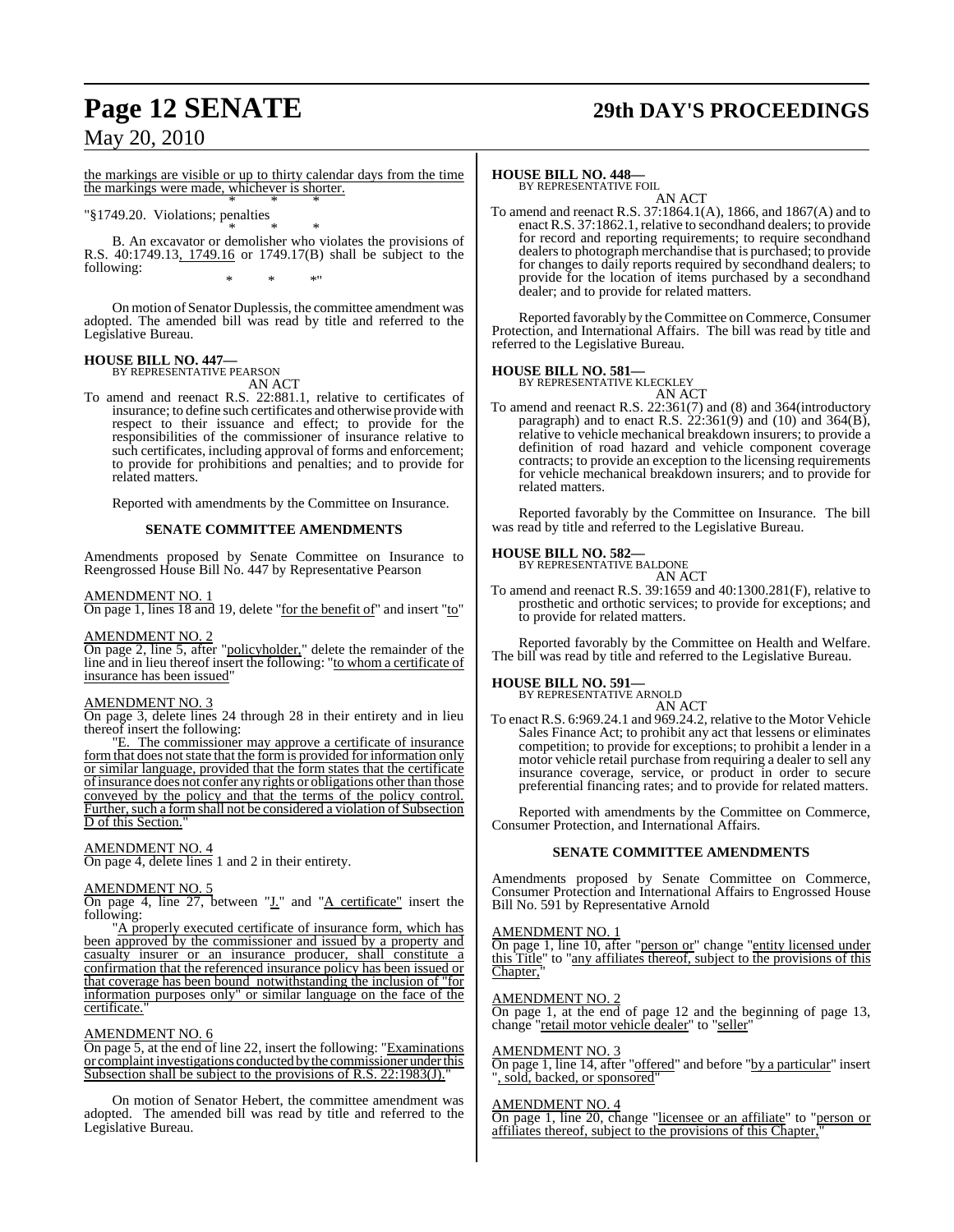# **29th DAY'S PROCEEDINGS Page 13 SENATE**

# May 20, 2010

#### AMENDMENT NO. 5

On page 2, at the end of line 3 and the beginning of line 4, change "entity licensed under this Title" to "any affiliates thereof, subject to the provisions of this Chapter,

#### AMENDMENT NO. 6

On page 2, at the beginning of line 5, after "a" delete the remainder of the line and insert the following: "seller or prospective seller who makes"

### AMENDMENT NO. 7

On page 2, at the end of line 6, change " $or$ " to a comma ","</u>

#### AMENDMENT NO. 8

On page 2, line 7, after "maintenance plan" and before "offered" insert ", or GAP product"

#### AMENDMENT NO. 9

On page 2, line 7, after "sponsored by" change "the" to "a particular entity, including but not limited to any"

#### AMENDMENT NO. 10

On page 2, line 8, after "distributor" and before "<u>or to sell,</u>"insert the following: "of motor vehicles or affiliates thereof, as defined in R.S. 32:1252,

#### AMENDMENT NO. 11

On page 2, line 12, after "Chapter for any" delete the remainder of the line and insert the following: "person subject to the provisions of"

#### AMENDMENT NO. 12

On page 2, line 13, change "retail motor vehicle dealer" to "seller"

#### AMENDMENT NO. 13

On page 2, at the end of line 14 and the beginning of line 15, change "licensee or an affiliate" to the following: "person or any affiliates thereof, subject to the provisions of this Chapter"

#### AMENDMENT NO. 14

On page 2, line 15, after "financing" change "rates" to "or preferential limits on the amounts financed'

On motion of Senator Duplessis, the committee amendment was adopted. The amended bill was read by title and referred to the Legislative Bureau.

#### **HOUSE BILL NO. 614—** BY REPRESENTATIVE PONTI

AN ACT

To enact R.S. 37:1490, relative to home inspections; to prohibit the performance of both home inspection services and real estate professional services by the same person in a transaction; and to provide for related matters.

Reported favorably by the Committee on Commerce, Consumer Protection, and International Affairs. The bill was read by title and referred to the Legislative Bureau.

## **HOUSE BILL NO. 615—** BY REPRESENTATIVE KATZ

AN ACT

To enact R.S. 49:191(5)(b) and to repeal R.S. 49:191(3)(j), relative to the Department of Social Services; to provide for re-creation of the Department of Social Services and the statutory entities made a part of the department by law; to provide for the effective termination date for all statutory authority for the existence of such statutory entities; and to provide for related matters.

Reported favorably by the Committee on Health and Welfare. The bill was read by title and referred to the Legislative Bureau.

## **HOUSE BILL NO. 766—** BY REPRESENTATIVE TUCKER

AN ACT

To amend and reenact R.S. 46:2742(B)(introductory paragraph), (2),  $(5)(d)$ ,  $(7)$ , and  $(11)$ , relative to the Medicaid case mix reimbursement methodology for nursing homes; to provide for a date for promulgation of rules and regulations; to modify the reimbursement for direct care costs; to change the minimum occupancy penalty; to provide for the frequency of rate rebasing; to provide for an effective date; and to provide for related matters.

Reported favorably by the Committee on Health and Welfare. The bill was read by title and referred to the Legislative Bureau.

#### **HOUSE BILL NO. 776—**

BY REPRESENTATIVE WILLMOTT AN ACT

To amend and reenact R.S. 40:2116(J)(1)(introductory paragraph) and (c), relative to facility need review approvals; to provide for applicability of facility need review approvals; to extend the period of facility need review approval for certain facilities; to provide for certain exceptions to facility need review approval extension; and to provide for related matters.

Reported favorably by the Committee on Health and Welfare. The bill was read by title and referred to the Legislative Bureau.

#### **HOUSE BILL NO. 872—**

BY REPRESENTATIVE MILLS AN ACT

To enact R.S. 37:1218, relative to the administration of influenza immunizations; to provide for allowable pharmacist services; to provide for conditions under which pharmacists may administer influenza immunizations; and to provide for related matters.

Reported favorably by the Committee on Health and Welfare. The bill was read by title and referred to the Legislative Bureau.

**HOUSE BILL NO. 1030—**<br>BY REPRESENTATIVES ST. GERMAIN, BOBBY BADON, BARROW,<br>BILLIOT, BURRELL, DIXON, DOERGE, GISCLAIR, GUILLORY, HILL,<br>JOHNSON, LAFONTA, MONTOUCET, NORTON, PUGH, GARY SMITH,<br>PATRICIA SMITH, AND STIAES AN ACT

To amend and reenact R.S. 40:1232.1(A)(2) and (3) and 1232.3, relative to emergency medical services; to set a maximum fee for an emergency medical technician-basic certification and recertification for any individual who is an employee or volunteer of the state of Louisiana or another public entity, a municipal fire department, a fire protection district, a volunteer fire department, or a municipal law enforcement agency; to exempt certain employees or volunteers of the state of Louisiana or another public entity, a municipal fire department, a fire protection district, or a volunteer fire department from the authority of the Louisiana Emergency Medical Services Certification Commission to conduct disciplinary hearings, request investigations, and initiate prosecution, with certain exceptions and conditions; and to provide for related matters.

Reported favorably by the Committee on Health and Welfare. The bill was read by title and referred to the Legislative Bureau.

#### **HOUSE BILL NO. 1078—** BY REPRESENTATIVE FOIL

AN ACT To amend and reenact R.S. 36:104(A)(7) and (14) and R.S. 51:935, 2341(D)(2), and 2461 and to repeal R.S. 25:318(E), R.S. 33:130.753(C) and 4708(C)(5), R.S. 36:104(A)(8), R.S. 39:1953(B)(8), 2006(E), and 2176(E), R.S. 47:6020.4, 6027(F), and  $6036(D)(5)$  and R.S. 51:1786(4), 1927.2, 2312(F), and 2319, relative to reporting requirements of the Louisiana Department of Economic Development and the Louisiana Economic Development Corporation; to provide for changes to reporting requirements of the Louisiana Department of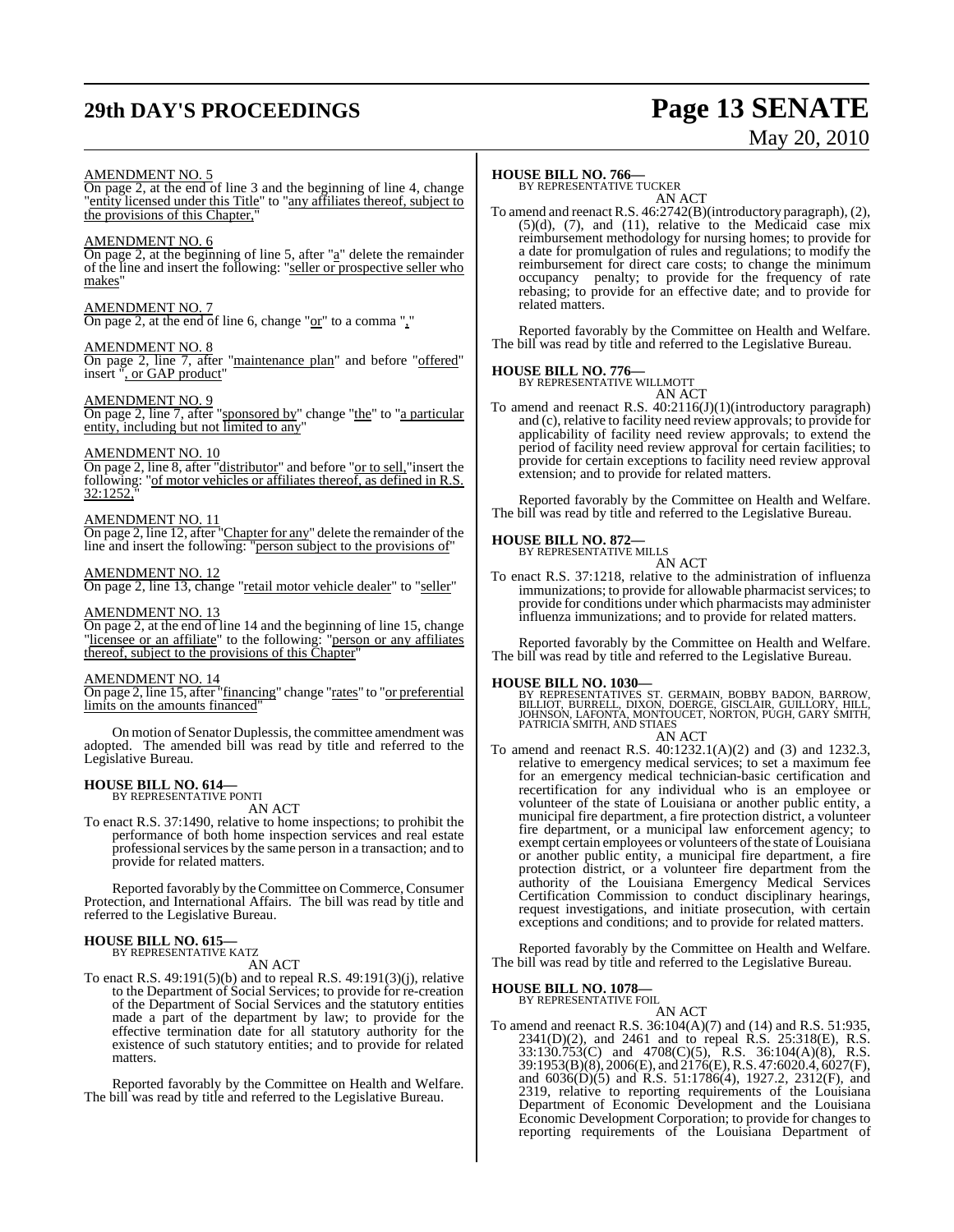Economic Development to various state agencies; and to provide for related matters.

Reported with amendments by the Committee on Commerce, Consumer Protection, and International Affairs.

#### **SENATE COMMITTEE AMENDMENTS**

Amendments proposed by Senate Committee on Commerce, Consumer Protection and International Affairs to Reengrossed House Bill No. 1078 by Representative Foil

#### AMENDMENT NO. 1

On page 1, line 2, after "R.S. 51:935," delete "2341(D)(2),"

#### AMENDMENT NO. 2

On page 1, line 5, after "2312(F)," delete "and", and after "2319," and before "relative to" insert "and 2341(D)(2),"

#### AMENDMENT NO. 3

On page 3, line 1, after "R.S. 51:935" delete ", 2341(D)(2),"

#### AMENDMENT NO. 4

On page 3, delete lines 25 through 28, and on page 4, delete lines 1 through 9

#### AMENDMENT NO. 5

On page 5, line 5, after "2312(F)," delete "and", and after "2319," and before "are" insert "and  $2341(D)(2)$ ,"

On motion of Senator Duplessis, the committee amendment was adopted. The amended bill was read by title and referred to the Legislative Bureau.

## **HOUSE BILL NO. 1095—** BY REPRESENTATIVE MILLS

AN ACT

To amend and reenact R.S. 40:1006(B) and (E) and R.S. 40:1007(D), (E)(1) and (2), and (F)(introductory paragraph), relative to the Prescription Monitoring Program; to provide for reporting; to provide for access to information; and to provide for related matters.

Reported with amendments by the Committee on Health and Welfare.

#### **SENATE COMMITTEE AMENDMENTS**

Amendments proposed by Senate Committee on Health and Welfare to Engrossed House Bill No. 1095 by Representative Mills

#### AMENDMENT NO. 1

On page 2, after line 27, insert the following:

"Section 2. This Act shall become effective upon signature by the governor or, if not signed by the governor, upon expiration of the time for bills to become law without signature by the governor, as provided by Article III, Section 18 of the Constitution of Louisiana. If vetoed by the governor and subsequently approved by the legislature, this Act shall become effective on the day following such approval."

On motion of Senator Mount, the committee amendment was adopted. The amended bill was read by title and referred to the Legislative Bureau.

#### **HOUSE BILL NO. 1198—** BY REPRESENTATIVE KATZ

AN ACT

To amend and reenactR.S. 17:1518.1(J) and 1519.5(C),R.S. 23:1(A) and 17(A), R.S. 28:821(C) and 824(I),  $(J)(1)(b)$ ,  $(K)$ , and  $(L)$ , R.S. 36:258(F), 301(B), 308(B), and 471(B), R.S. 38:2261(C) and (D), R.S.  $39:1554(D)(1)(d)$  and  $1595.4(B)$ , (C), and (D), R.S. 40:1300.14(B)(introductory paragraph) and (13), R.S. 46:51(2) and (10), 2116.1(1),  $(2)$ , and (4), 2116.2(A), 2351(A)(introductory paragraph), 2353, 2632(2), 2633(C) and

# **Page 14 SENATE 29th DAY'S PROCEEDINGS**

(E), 2634(A) and (B)(1), and 2635(B), R.S. 47:305.15(A) and 360(A), R.S. 48:307(B)(2) and (3), to enact R.S. 23:1(B)(6) and Chapter 15 of Title 23 of the Louisiana Revised Statutes of 1950, to be comprised of R.S. 23:3001 through 3061, R.S. 36:259(K) and (N), and 309(E), and to repeal R.S. 36:474(F) and 478(C), (D), (E), (G), (I), and (J), Subparts B and C of Part III of Chapter 3 of Title 46 of the Louisiana Revised Statutes of 1950, comprised of R.S. 46:331 through 373, Chapter 26 of Title 46 of the Louisiana Revised Statutes of 1950, comprised of R.S. 46:2101 through 2106, and Chapter 50 of Title 46 of the Louisiana Revised Statutes of 1950, comprised of R.S. 46:2651 through 2655, relative to the office of Louisiana Rehabilitation Services within the Department of Social Services; to provide for the transfer of such functions from the Department of Social Services to the Department of Health and Hospitals and the Louisiana Workforce Commission; and to provide for related matters.

Reported with amendments by the Committee on Health and Welfare.

### **SENATE COMMITTEE AMENDMENTS**

Amendments proposed by Senate Committee on Health and Welfare to Reengrossed House Bill No. 1198 by Representative Katz

AMENDMENT NO. 1 On page 4, delete lines 25 through 28 in their entirety

AMENDMENT NO. 2 On page 5, line 1, change "3003" to "3002"

AMENDMENT NO. 3 On page 5, line 8, change "3004" to "3003"

AMENDMENT NO. 4 On page 5, line 19, change "3005" to "3004"

On motion of Senator Mount, the committee amendment was adopted. The amended billwas read by title and recommitted to the Committee on Finance.

## **HOUSE BILL NO. 1207—** BY REPRESENTATIVE ARNOLD

AN ACT

To amend and reenact R.S.  $10:9-109(c)(4)$ , (5), and (6)(C) and to enact R.S. 10:9-109(c)(7) and Part VII of Chapter 9 of Title 45 of the Louisiana Revised Statutes of 1950, to be comprised of R.S. 45:1251 through 1261, relative to utilities; to provide for security interests in investment recovery property; to provide for legislative intent and definitions; to provide with respect to issuance of financing orders; to provide for appeals of financing orders; to provide for a utility's interest in a financing order; to provide for investment recovery property; to provide for the sale of investment recovery property; to provide for the perfection and true sale status of a sale of investment recovery property; to provide for subsidiaries of electric utilities; to provide for conflicts of laws; to provide for the creation, perfection, and priority of security interests in investment recovery property; to provide a state pledge of non-impairment of investment recovery bonds; to exempt investment recovery bonds from being public debt; to provide an exclusion from secured transaction provisions of the uniform commercial laws; to provide for non-impairment of the jurisdiction of the commission; and to provide for related matters.

Reported favorably by the Committee on Commerce, Consumer Protection, and International Affairs. The bill was read by title and referred to the Legislative Bureau.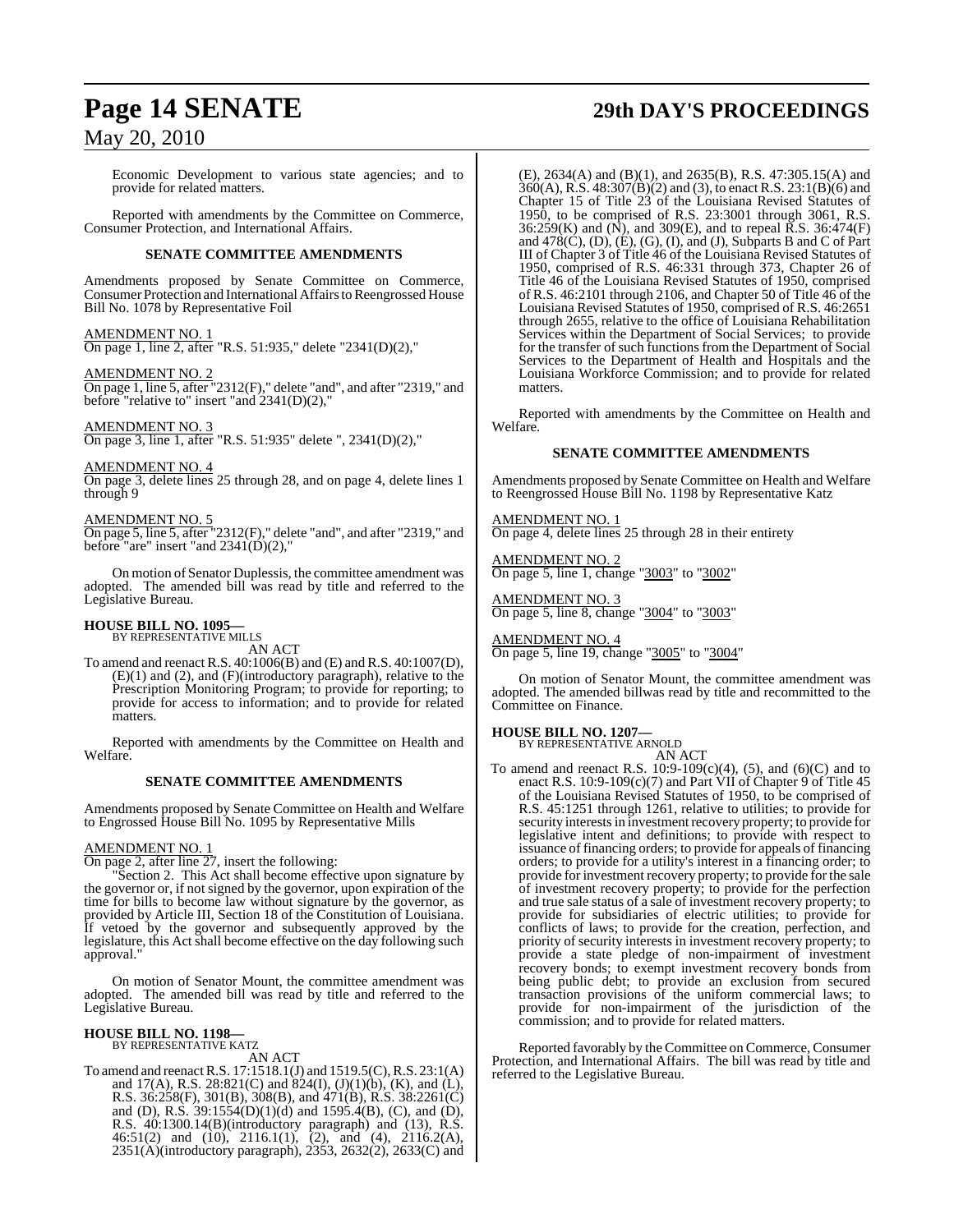# **29th DAY'S PROCEEDINGS Page 15 SENATE**

# May 20, 2010

## **HOUSE BILL NO. 1271—** BY REPRESENTATIVE ST. GERMAIN

AN ACT

To amend and reenact R.S. 40:1232.2(B)(1)(introductory paragraph) and (b) and to enact R.S. 40:1232.2(B)(1)(d) and (e), relative to the Louisiana Emergency Medical Services Certification Commission; to provide for membership; to provide for a date for change of certain membership; and to provide for related matters.

Reported favorably by the Committee on Health and Welfare. The bill was read by title and referred to the Legislative Bureau.

#### **HOUSE BILL NO. 1407— (Substitute for HouseBill No. 450 by Representative Foil)** BY REPRESENTATIVE FOIL

AN ACT

To amend and reenact R.S. 3:3807(B)(2), relative to retail florists; to repeal certain examination requirements for retail florists; and to provide for related matters.

Reported favorably by the Committee on Commerce, Consumer Protection, and International Affairs. The bill was read by title and referred to the Legislative Bureau.

## **HOUSE BILL NO. 1408— (Substitute for House Bill No. 1208 by Representative Tucker)**<br>BY REPRESENTATIVE TUCKER

AN ACT

To enact R.S. 4:185.1, relative to gaming proceeds; to provide for auditing of the Horsemen's Benevolent and Protective Association and its operations and programs by the legislative auditor; to provide for guidelines; and to provide for related matters.

Reported with amendments by the Committee on Commerce, Consumer Protection, and International Affairs.

#### **SENATE COMMITTEE AMENDMENTS**

Amendments proposed by Senate Committee on Commerce, Consumer Protection and International Affairs to Engrossed House Bill No. 1408 by Representative Tucker

#### AMENDMENT NO. 1

On page 2, line 11, delete "beginning on or after January" and at the beginning of line 12, delete "1, 2005"

On motion of Senator Duplessis, the committee amendment was adopted. The amended bill was read by title and referred to the Legislative Bureau.

## **HOUSE BILL NO. 1464— (Substitute for House Bill No. 1089 by Representative Ellington)**<br>BY REPRESENTATIVE ELLINGTON

AN ACT To enact R.S. 32:1268.3 and to repeal R.S. 32:1268.1(B), relative to repurchase of marine products; to provide for the repurchase of marine products by a manufacturer, distributor, or wholesaler; to provide for termination agreements; to provide for exemptions; and to provide for related matters.

Reported favorably by the Committee on Commerce, Consumer Protection, and International Affairs. The bill was read by title and referred to the Legislative Bureau.

#### **Rules Suspended**

Senator B. Gautreaux asked for and obtained a suspension of the rules to revert to the Morning Hour.

### **Introduction of Senate Resolutions**

Senator Morrish asked for and obtained a suspension of the rules to read Senate Resolutions a first and second time.

#### **SENATE RESOLUTION NO. 85—**

BY SENATOR MORRISH A RESOLUTION

To recognize and commend Mr. Kenneth Francis Lasserre for thirtyeight years of outstanding service and dedication to education and to congratulate him on the occasion of his retirement.

On motion of Senator Morrish the resolution was read by title and adopted.

#### **Introduction of Senate Concurrent Resolutions**

Senator Claitor asked for and obtained a suspension of the rules to read Senate Concurrent Resolutions a first and second time.

**SENATE CONCURRENT RESOLUTION NO. 88—** BY SENATOR CLAITOR A CONCURRENT RESOLUTION

To commend Catholic High School in Baton Rouge and its athletic program for earning five separate state championships in 2009- 2010.

The resolution was read by title. Senator Claitor moved to adopt the Senate Concurrent Resolution.

### **ROLL CALL**

The roll was called with the following result:

#### YEAS

Mr. President Gautreaux B Mount<br>Adley Gautreaux N Murray Gautreaux N Murray<br>
Guillory Nevers Alario Guillory<br>Amedee Hebert Amedee Hebert Peterson<br>
Appel Heitmeier Riser Appel Heitmeier Riser  $\begin{tabular}{ll} Jackson & \text{Shaw} \\ Long & \text{Smith} \end{tabular}$ Chabert Cheek Marionneaux Thompson Claitor Michot Walsworth<br>
Dorsey Morrish Morrish Total - 29 NAYS Total - 0 ABSENT

| Crowe<br>Donahue<br>Duplessis<br>Erdev | Kostelka<br>LaFleur<br>Martiny<br>McPherson | Morrell<br>Ouinn |
|----------------------------------------|---------------------------------------------|------------------|
| <b>Total</b> - 10                      |                                             |                  |

The Chair declared the Senate adopted the Senate Concurrent Resolution and ordered it sent to the House.

## **Privilege Report of the Committee on Senate and Governmental Affairs**

## **ENROLLMENTS**

Senator Kostelka, Chairman on behalf of the Committee on Senate and Governmental Affairs, submitted the following report: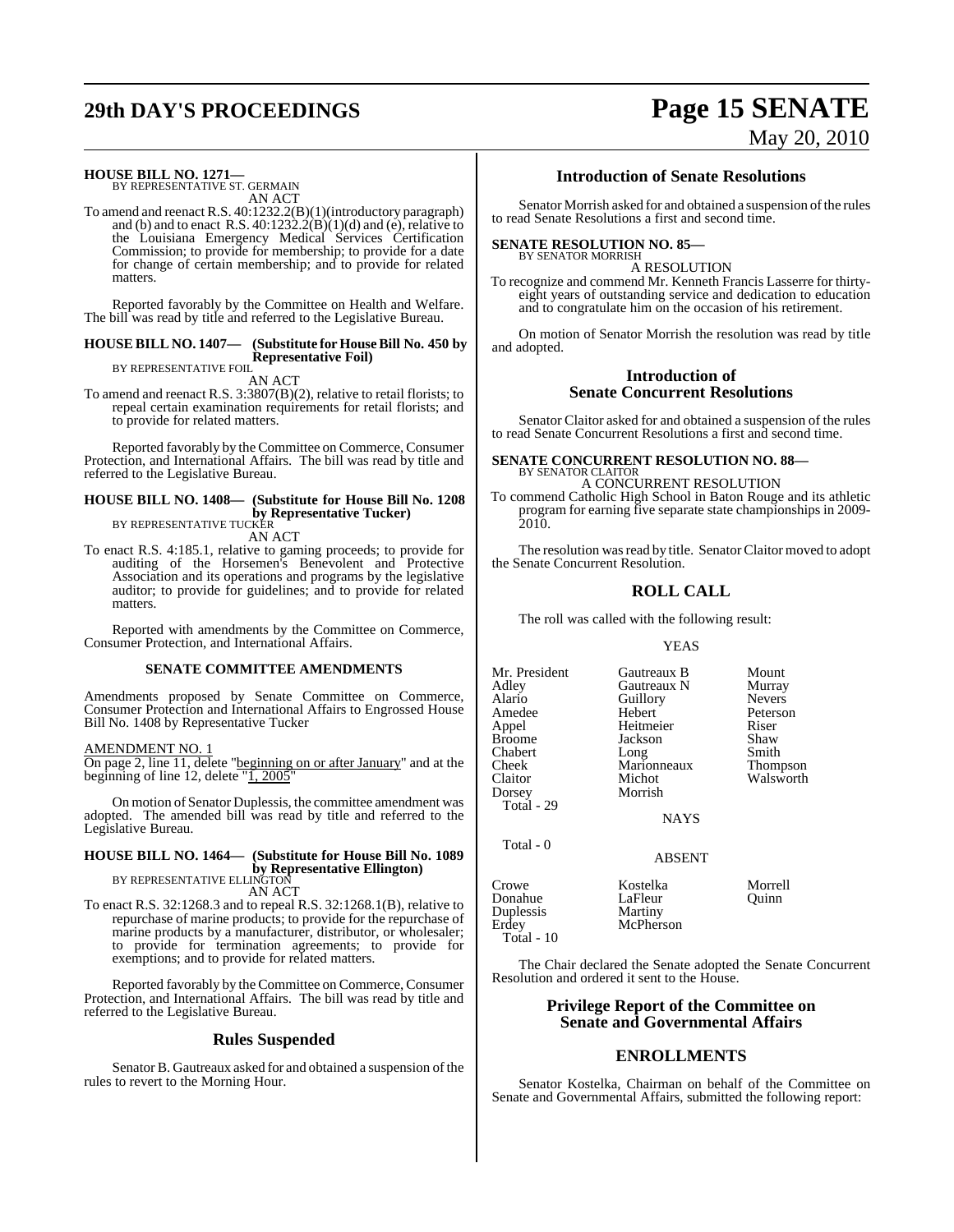#### May 20, 2010

To the President and Members of the Senate:

I am directed by your Committee on Senate and Governmental Affairs to submit the following report:

The following Senate Concurrent Resolutions have been properly enrolled:

## **SENATE CONCURRENT RESOLUTION NO. 18—** BY SENATOR DONAHUE A CONCURRENT RESOLUTION

To urge and request the Louisiana State University Board of Supervisors to study fully implementing the recommendations from the March 23, 2009, Interim LSU Public Hospital Financial and Operational Assessment performed by Alvarez and Marsal and to expand the findings to applications in all hospitals operated by the Louisiana State University System where it is found to be appropriate.

# **SENATE CONCURRENT RESOLUTION NO. 85—**<br>BY SENATOR WALSWORTH A CONCURRENT RESOLUTION

To commend Katherine Putnam on her reign as Miss Louisiana for 2009, and to recognize Wednesday, May 26, 2010, as Miss Louisiana Organization Day at the Louisiana State Capitol.

> Respectfully submitted, ROBERT W. "BOB" KOSTELKA Chairman

The foregoing Senate Concurrent Resolutions were signed by the President of the Senate.

## **Privilege Report of the Committee on Senate and Governmental Affairs**

## **ENROLLMENTS**

Senator Kostelka, Chairman on behalf of the Committee on Senate and Governmental Affairs, submitted the following report:

#### May 20, 2010

To the President and Members of the Senate:

I am directed by your Committee on Senate and Governmental Affairs to submit the following report:

The following Senate Bill has been properly enrolled:

#### **SENATE BILL NO. 15—** BY SENATOR APPEL

AN ACT

To amend and reenact the title to Part II-B of Chapter 4 of Subtitle II of Title 47 of the Louisiana Revised Statutes of 1950 and R.S.  $47:491(A)(1)$  and  $(6)$  and  $492(A)$ ,  $(B)$ , and  $(E)$ , relative to amateur radio station operators; to provide for changing the design of a prestige license plate from "HAM Operator" to "Amateur Radio"; and to provide for related matters.

> Respectfully submitted, ROBERT W. "BOB" KOSTELKA Chairman

The foregoing Senate Bill was signed by the President of the Senate.

## **Page 16 SENATE 29th DAY'S PROCEEDINGS**

### **Message to the Governor**

## **SIGNED SENATE BILLS**

May 20, 2010

To the Honorable Governor of the State of Louisiana:

The President of the Senate and the Speaker of the House of Representatives have signed the following Senate Bills:

**SENATE BILL NO. 143—** BY SENATOR LONG AND REPRESENTATIVES AUBERT, DIXON, DOERGE, GISCLAIR, GUINN, HILL, MONTOUCET AND ST. GERMAIN AN ACT

To designate Louisiana Highway 118 fromFlorien to Kisatchie asthe "Louisiana Maneuvers Highway"; and to provide for related matters.

#### **SENATE BILL NO. 223—**

BY SENATORS MOUNT, ALARIO, APPEL, BROOME, CHAISSON,<br>CHEEK, DONAHUE, DORSEY, ERDEY, B. GAUTREAUX, GUILLORY,<br>JACKSON, KOSTELKA, LAFLEUR, LONG, MARTINY, MCPHERSON,<br>MICHOT, MORRISH, MURRAY, NEVERS, PETERSON, QUINN, RISER,<br>SHAW REPRESENTATIVE GEYMANN AN ACT

To designate that section of Louisiana Highway US 171 between its intersection with Sam Houston Jones Parkway and its intersection with You Winn Road asthe "Senior Trooper Duane Dalton Memorial Highway"; and to provide for related matters.

**SENATE BILL NO. 251—**<br>BY SENATORS DORSEY, ALARIO, AMEDEE, APPEL, BROOME, ERDEY, B. GAUTREAUX, HEITMEIER, JACKSON, LAFLEUR, LONG,<br>MARIONNEAUX, MCPHERSON, MICHOT, MORRISH, MOUNT,<br>MURRAY, NEVERS, QUINN, RISER, SHAW, SMITH, T

To enact R.S. 47:463.141, relative to motor vehicle special prestige license plates; to provide for the creation and issuance of such plates; to provide for the design of such plates; to provide relative to the annual fee and disposition of such fee for such plates; to provide for the promulgation of rules and regulations; and to provide for related matters.

**SENATE BILL NO. 270—** BY SENATOR WALSWORTH AND REPRESENTATIVE HOFFMANN AN ACT

To amend and reenact R.S.  $47:463.73(C)(2)$ , and (E), relative to special prestige license plates for Louisiana public and private high schools; to provide relative to collection of royalty fees; and to provide for related matters.

#### **SENATE BILL NO. 273—**

BY SENATOR WALSWORTH AND REPRESENTATIVES HOFFMANN AND KATZ

### AN ACT

To designate a portion of Interstate 20 as the "Powell, Barnes, and Deal Memorial Highway"; and to provide for related matters.

# **SENATE BILL NO. 15—** BY SENATOR APPEL

## AN ACT

To amend and reenact the title to Part II-B of Chapter 4 of Subtitle II of Title 47 of the Louisiana Revised Statutes of 1950 and R.S.  $47:491(A)(1)$  and  $(6)$  and  $492(A)$ ,  $(B)$ , and  $(E)$ , relative to amateur radio station operators; to provide for changing the design of a prestige license plate from "HAM Operator" to "Amateur Radio"; and to provide for related matters.

and they are hereby presented for executive approval.

Respectfully submitted, GLENN A. KOEPP Secretary of the Senate